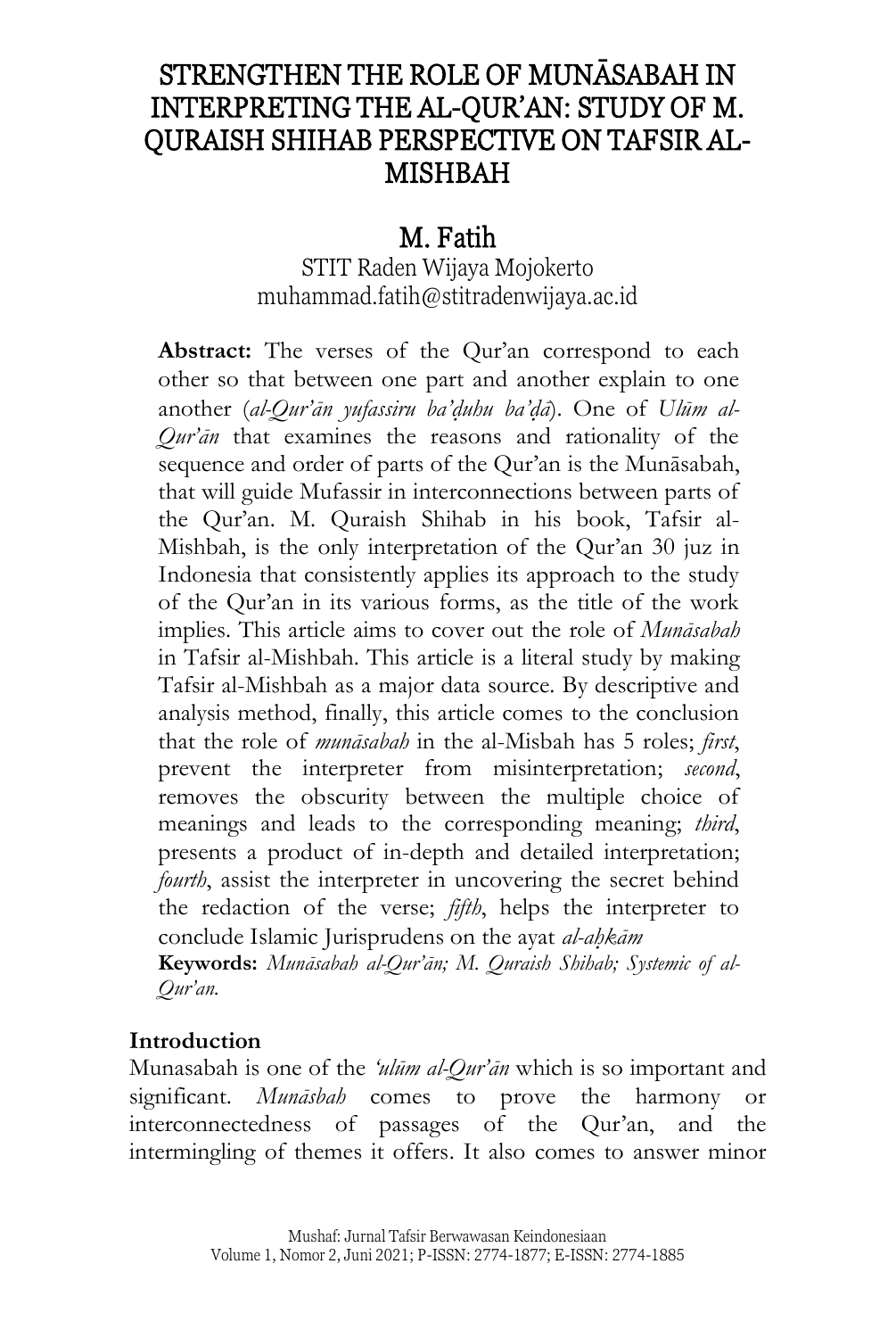criticisms and accusations surrounding the systemic workings of the Qur'an. 'Ādil bin Muhammad Abū al-'Alā' suggests that the object of this study is the verses and letters of the Qur'an from the side of the explanation of its interconnection and alignment, that the kalām parts seem to be interconnected so strongly, the structure and arrangement become solid like the building in which each part is harmonious. The association of this science with other works of the Qur'an is like a relationship between conclusion (*natījah*) and premise (*muqaddimah*) or a relation between the fruit and the rest of the tree. 1

In interpretation studies, the *Munasabah* science is considered to be one of the curricula of the Qur'an which is so important in helping the Mufassir understand the text of the Qur'an. Therefore, scholars give great appreciation and attention to this science, both in the interpreters and *'ulūm al Qur'ān*, and not a few of those who write special works on *Munāsabah al-*Qur'an. There is not even one interpretation book either classical or modern, except to suggest or explain the interconnections between verses of the Qur'an, of course, with various intensity.<sup>2</sup>

The roles and functions of *munāsabah* pertain not only to interpretation but also to aesthetic aspects of the Qur'an in harmony with both tone and rhythm. There is even a connection between the harmony of the Qur'an or rhythm and the message of meaning it contains. This is because the Qur'an has a beautiful and awesome harmony of sounds and tones. Even the harmony of the sound at the end of the verse goes beyond the harmony of poetry or verses because the Qur'an has a variety of Alliteration that is so tiresome.

According to the Quraish Shihab's view, *munāsabah al-Qur'ān* was an important element that could bring the Mufassir to the correct understanding of the Qur'an. Omissions of this element can lead him into the error of understanding the point of the

<sup>1</sup> 'Abū Al-'Alā,' *Mas*}*ābih al-Durar fī Tanāsub Āyāt Al-Qur'ān Al-Karīm Wa Al-Suwar* (al-Madīnah al-Munawwarah: al-Jāmi'ah al-Islāmiyyah bi al-Madīnah al-Munawwarah, t.th), 18.

<sup>2</sup> Mustafā Muslim 'Abdullah al-Khatīb, "Al-Munāsabāt Wa Ātharuhā 'Alā Tafsīr Al-Qur'Ān Al-Karīm," *Majallah Jāmi'ah Al-Shāriqah Li Al-'Ulūm Al-Shar'Iyyah Wa Al-Insāniyyah* II, no. II (2005).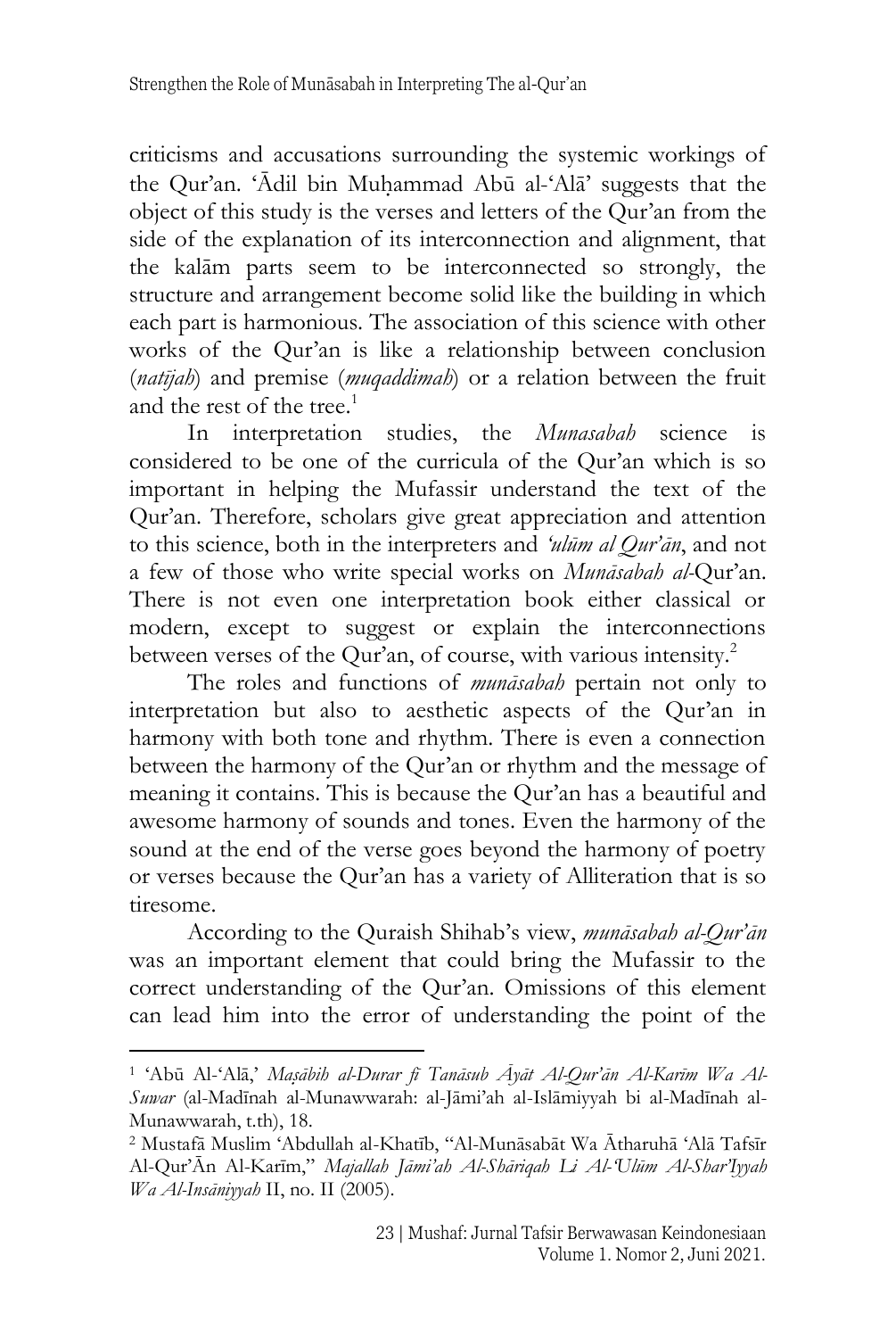verse. He further describes that six factors cause an error in interpreting the Qur'an, which is the first, the subjectivity of the Mufassir. Second, errors in the application of method or code. Third, power in the tool science. Fourth, the silliness of knowledge of the material the speech of the verse. Fifth, take no note of the context, whether the *asbāb al-nuzūl*, the interconnections of the scriptures (persons), or the social conditions of society. Sixth, taking no note of who the speaker was and of whom the conversation was addressed.<sup>3</sup>

If the scholars agree on the urgency of *asbāb al-nuzūl* in understanding the meaning of the verse, the real role and function of the sciences are also equally important. *Mannā' al-Qat*}*t*}*ān* states that as knowledge of the causes of the descent of scripture influences understanding the meaning and interpretation of the scriptures, the people helped the Mufassir do a good *ta'wīl* and understand its meaning carefully. 4

There is a strong connection between these sciences and their differences. If the *asbāb an-nuzūl* speaks of an external connection of the Qur'an with the context that surrounds it (the time, place, and community in which a verse is taken down), then the science itself speaks of the interconnection of the internal Qur'an in its final form among the parts of the Qur'an itself. If *asbāb an-nuzūl* is the science of reality that circles the text and thus deserves the coverage of historical science, then there is, even more, the study of beauty in the text than is thus worthy of inclusion in the teachings of stoicism. In another phrase, Abdul Mustaqim explained, that if the *asbāb nuzūl* was *siyāq al-kharjī*, then the science came to be *siyāq al-dakhīlī*. The science of nuzūl is known through the iris, so the secondary science is known through itself. *Asbāb nuzūl* helps uncover the relationship between verse and event, while the existing science is to uncover the link between verses or letters and parts of the Qur'an.<sup>5</sup> This article was

<sup>3</sup> M Quraish Shihab, *Membumikan Al-Quran: Fungsi Dan Peran Wahyu Dalam Kehidupan Masyarakat* (Tangerang: Mizan Pustaka, 2012), 79.

<sup>4</sup> Mannā' Khalīl Al-Qattān, *Mabāhith Fī 'Ulūm Al-Qur'Ān* (Kairo: Maktabah Wahbah, 2000), 97.

<sup>5</sup> 'Alī Ibn Ahmad Al-Wāhidī, *Asbāb Nuzūl Al-Qur'ān* (Kairo: Dār al-Kitāb al-Jadīd, 1969).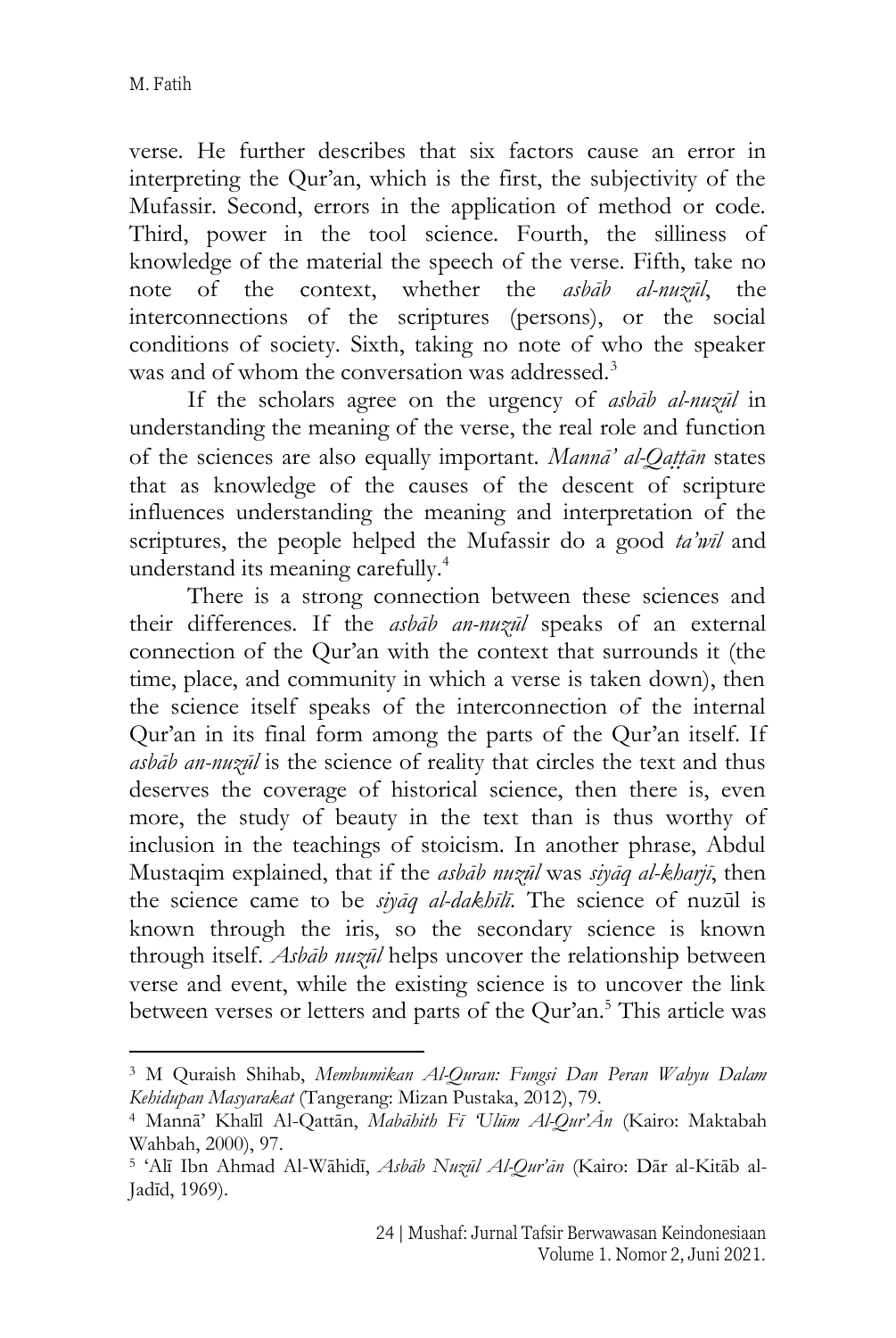projected to expose the functions and roles of *munāsabah* sciences in the interpretation of the Qur'an.

## **The Coherence in The Qur'an and Its Implication**

The verses of the Qur'an correspond to one another so that between one part and another explain to one another (*al-Qur'anu yufassiru ba 'd*}*uhu ba'd*}*a*). *Munāsabah* science leads the Mufassir to look closely at connections among parts of the Qur'an, so the interpretation of which is accurate and intact is based on its explanation of the Qur'an itself. An interpretation that ignores the interconnections between parts of the Qur'an would result in an atomistic interpretation, an interpretation that considers every part of the Qur'an, whether letter, verse group, a verse, or even a fragment of a particular verse and word, to have its meaning independent of any other part or context.<sup>6</sup> This way of reading will result in a partial, fragmented interpretation as well as potentially an error in the interpretation.

Hassan Hanafi, as cited by Khoiruddin Nasution, records seven weaknesses for the atomistic interpretation. First, stripping off the same theme in various places. Second, repeating the same theme over and over again without accumulating meaning to build a unified concept on a particular matter. Third, it has no thematic structure. Fourth, no coherent ideology links the various aspects of thematic together. Fifth, many volumes of the interpretation of this model are hard to read, expensive, hard to sell, and hard to carry. Sixth, the blurring between information and knowledge. Seventh, information is given away from society's need.

According to Amina Wadud's view, the use of partial methods resulted in a marginalized women's position, which Islam should give a parallel position between men and women to act and provide for their rights. The same view is evidenced by Mohammed Fadel, which states that textual study by atomistic methods allows grouping to include patriarchy that results in misogynism. The conclusion of Amina Wadud and Fadel was

<sup>6</sup> Ahmad Rafiq, "Pembacaan Yang Atomistik Terhadap Al Qur'an; Antara Penyimpangan Dan Fungsi," *Jurnal Studi Ilmu-Ilmu Al-Qur'an Dan Hadis* 5, no. 1  $(2004)$ , 2.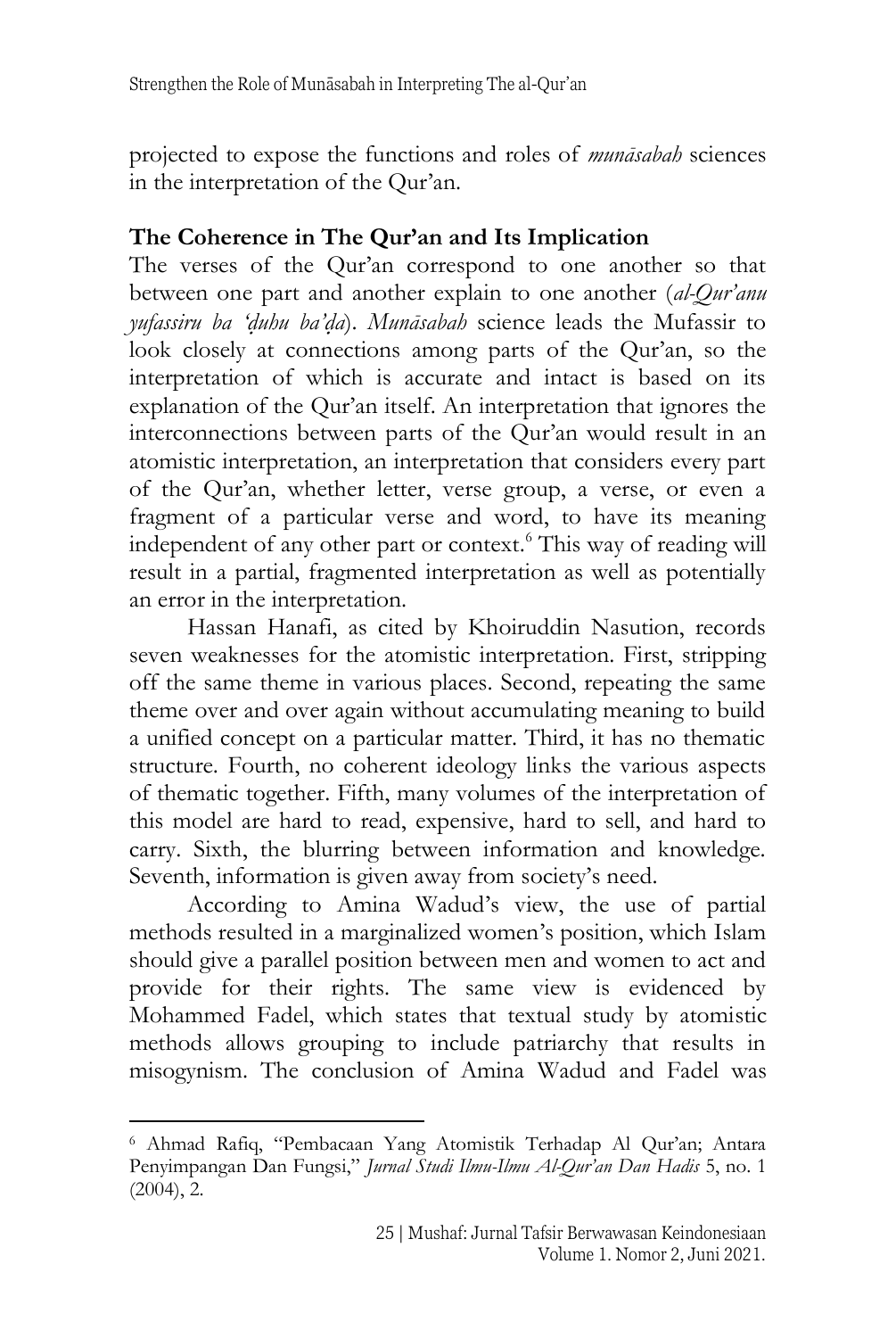strengthened by Nasaruddin Umar's study, which looked at the causes of women's exclusion, that one factor was the frequent use of such partial methods of study of the Qur'an. Atomistic interpretation is judged to be the "linear-atomistic" that assesses the Qur'an not as a thematic unit so that the result is not a world view (Weltanchaung) the complete Qur'an.<sup>7</sup>

M. Abduh, as quoted by M. Quraish Sihab, emphasizes the importance of the unity of the description of letters. 'Abduh, it is not proper to interpret one released verse or away from the content of the preceding one, as the verses of the letter are interrelated.<sup>8</sup> Al-Shatibi, states that the imagery found in one letter, though the various issues it presents, is compiled by one major theme, and the issues relate to one another, so that a person should not only direct his view at the beginning of the letter but should pay attention to the end of the letter, or else, for otherwise, the meaning of the cited texts would be ignored.<sup>9</sup>

Ahmad bin Muhammad al-Sharqawi says that a Mufassir should study and fathom *Munasabah al-Qur'an*. With this knowledge, he will be helped in understanding meaning, toughen among some opinions according to the context, remove confusion or hardship, deny disguises, and learn the lessons of the stories in the Qur'an.<sup>10</sup>

Generally, the function of *munasabah* in the interpretation of the Qur'an is first, avoiding error in interpreting the verse. Second, removing the vagueness or subtleties between the choices of meaning and leading to the desired meaning. Third, it presents an accurate, careful, profound interpretation. Fourth, assists in unlocking the secret of the wording of the text. Fifth, helpful in drawing judicial conclusions in the verses of *ahkam*.

<sup>7</sup> Khoiruddin Nasution, "Metode Pembaruan Hukum Keluarga Islam Kontemporer," *UNISIA* 30, no. 66 (2007), 3-4.

<sup>8</sup> M Quraish Shihab, *Tafsir Al-Misbah*, *Jakarta: Lentera Hati*, vol. 1 (Jakarta: Lentera Hati, 2002), xxvi.

<sup>9</sup> Shihab, *Membumikan Al-Quran: Fungsi Dan Peran Wahyu Dalam Kehidupan Masyarakat*, 112.

<sup>10</sup> Ahmad bin Muhammad al-Sharqawi, *Mawqif al-Shawkani fi Tafsirihi min al-Munasabat,* at www.tafsir.net (3 October 2007)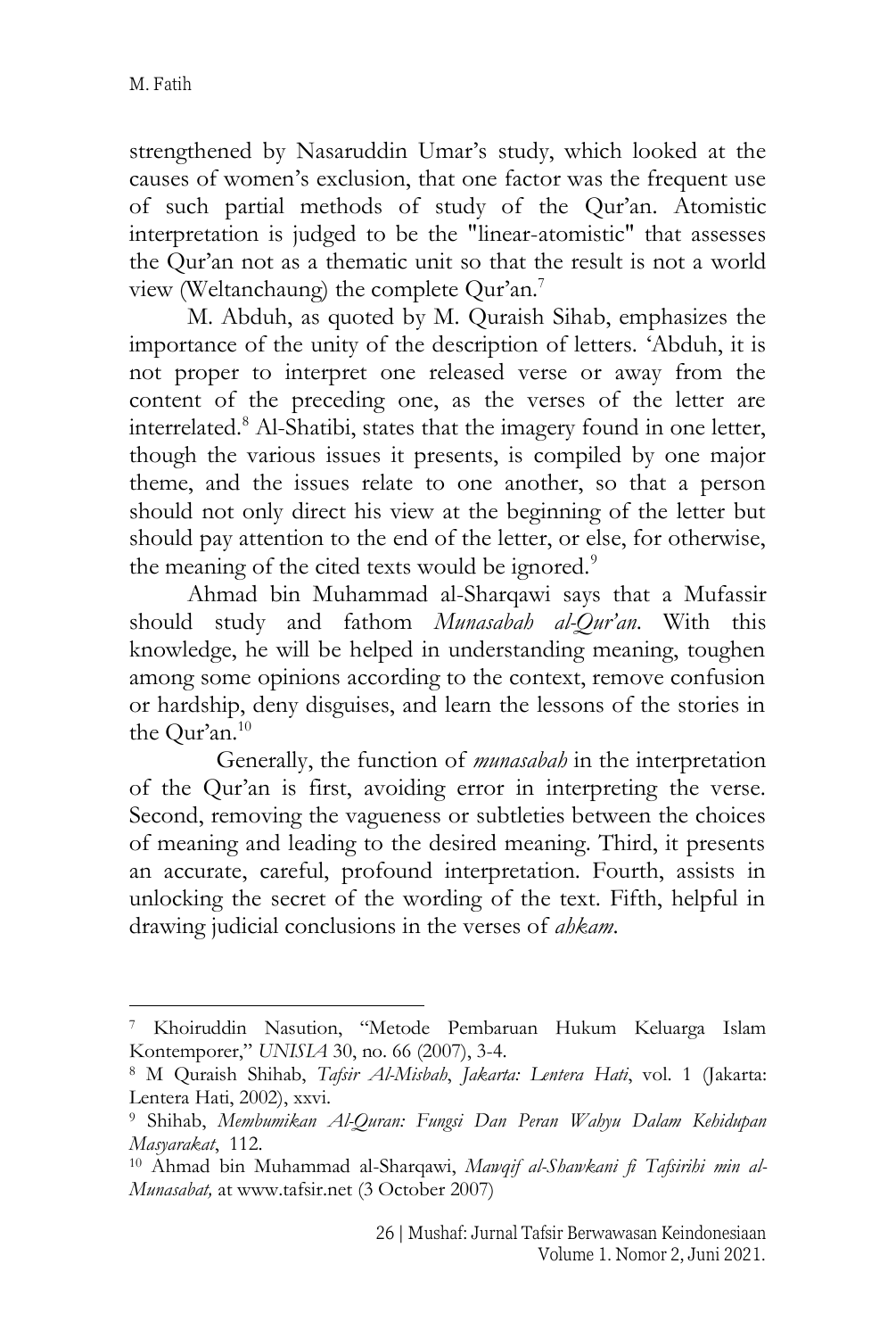#### **Five Functions of Munāsabah in Tafsir al-Misbah**

The author would observe these five functions in the interpretation of Tafsir Al-Misbah by M. Quraish Shihab.

#### **Avoid errors in interpreting verses**

This is for example found in the interpretation of al-Hijr verse 22 :

 $\ddot{\phantom{0}}$ ر وَأَرْسَلْنَا ٱلرِّيَـٰحَ لَوَا أ  $\tilde{1}$  $\overline{\phantom{a}}$ ً<br>آ لَوَٰقِحَ فَأَنزَلَٰٓ  $\frac{1}{1}$ ِ<br>په أ  $\ddot{\cdot}$ فَأَنزَلْنَا مِنَ ٱ  $\tilde{1}$ لسَّمَاءِ  $\tilde{1}$ مَآءَ فَأَسُ  $\overline{\phantom{a}}$ ِ<br>م أ  $\ddot{\cdot}$ فَأَسْقَيْنَكُمُوهُ  $\ddot{\phantom{0}}$ و ُ ر  $\tilde{1}$ وَمَاۤ أَنتُمۡ  $\overline{\phantom{a}}$ ُ ے<br>ع انتُمُ و ۔<br>آ لەر ֦֘ بِخَنزِنِينَ ۞

The meaning: " *And We have sent the fertilizing winds and sent down water from the sky and given you drink from it. And you are not its retainers.*"

This verse speaks of the role of wind in the falling rain. According to Harun Yahya, this verse emphasizes that the first phase of the formation of rain is the wind. Further, he describes

> On the surface of the ocean and sea, countless air bubbles form as a result of the formation of foam. By the time the bubbles burst, thousands of tiny particles, measuring one-hundredth of an inch in diameter, are skyrocketed. These particles, known as aerosols, are mixed with ground dust that is carried by the wind and then carried to the upper layer of the atmosphere. These particles are carried higher up by the wind and meet moisture there. Water vapor condenses around these particles and changes into droplets. These droplets first gather to form clouds and then fall to earth in the form of rain.

Muhammad Sayyid Tantawi and Ibn 'Ashur suggest that this verse describes the two functions of wind, that is, the maintenance of the process of falling rain and the pollination of vegetation. Sayyid Tantawi and Ibn 'Ashur argue that the use of words  $\epsilon$ فواَقِحَ by the Qur'an is most appropriate, for this verse thus suggests a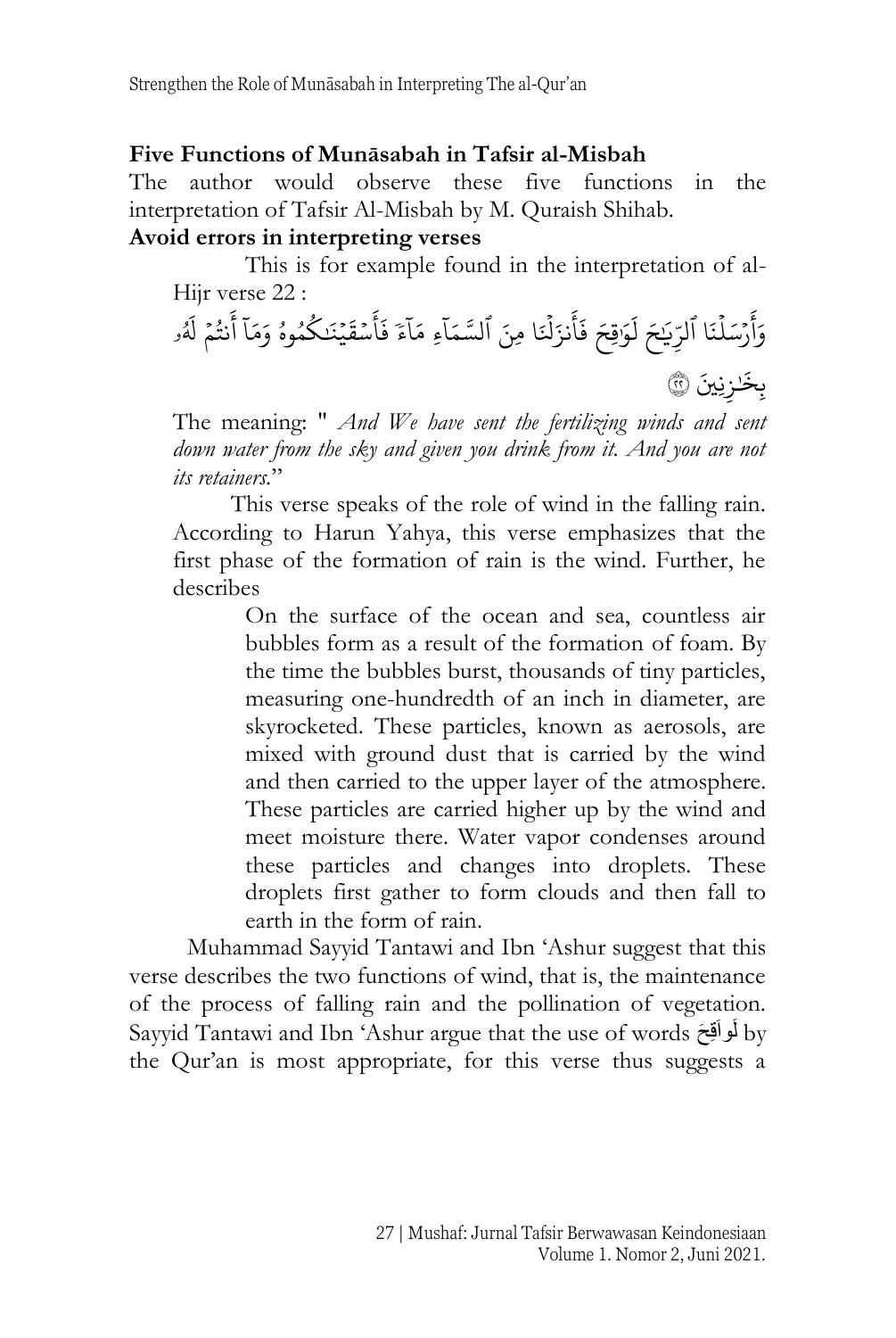function of winds that can deliver pollination on vegetation as well as those containing water grains that then make rain.<sup>11</sup>

According to Quraish Shihab's view, this verse only speaks of the function of the wind in the mating of the grains in the process of falling rain, and it does not agree that it is understood to be so speaking of the function of wind in pollination on plants, even though such a matter is not scientifically possible.<sup>12</sup> According to Quraish's view, understanding this verse as talking about pollination of plants was not in place. This insight stems from not paying attention to the relationship between words َنا ْر َسل أ ْ َ َح ِ رياَ َ ال حَ ِقَواَ َ ل) *We've been blowing in the wind to marry*) with words َنا ْن َزل فَأ َ ْ َ (*So we lowered down from the water sk*y) مِنَ السَّمَاءِ مَاءً

The word is the falling  $\,$  thatis related to what follows,  $^{13}$  فَواقِعَ rain, a cause-and-effect relationship, as understood by the use of the letter of *fa* (so), means that the wind's marriage leads to a fall of rain, not to a growing plant, for there is no direct and causal relationship between the mating of the clouds and the growing of vegetation. If this verse meant the purpose of the wind in the marriage of plants, Quraish continues, the content would be: then grow the vegetation and prepare the fruit to be eaten, not as the verse above says: then we bring down the rain from the sky.<sup>14</sup>

Based on the previous description, it is obvious that the role of *munasabah* science in avoiding Mufassir from error in interpreting the verses. In this case, *munasabah* between sentence and sentence in one verse, and the causal pattern. According to Quraish's view, the sense of one word in a series of verses could not be released from the context of the word with the whole of the words in which the text was the editor.<sup>15</sup> At this point it

<sup>11</sup> Muhammad Sayyid Tanthawi, *Al-Tafsīr Al-Wasīt Li Al-Qur'ān Al-Karīm* (Mesir: Dar al-Sa'adah, t.th.), 32-33.

<sup>12</sup> Shihab, *Tafsir Al-Misbah*, Vol. VII, 113.

<sup>&</sup>lt;sup>13</sup>According to Quraysh's view, the word أَواقِعَ is the plural form of the word لِمَقَالِمُ). It means water or sperm or the seed of a child conceived by a male, animal, plant or human. This leads to the female who carries her child. The word لَواَقِحَ may also be the plural form of the word ِق ح) ملُ( , a male who inflicts a female. Look, Ibid.*,* Vol. VII, 112. ْ

<sup>14</sup> Ibid., 112-113.

<sup>15</sup> Ibid., 108.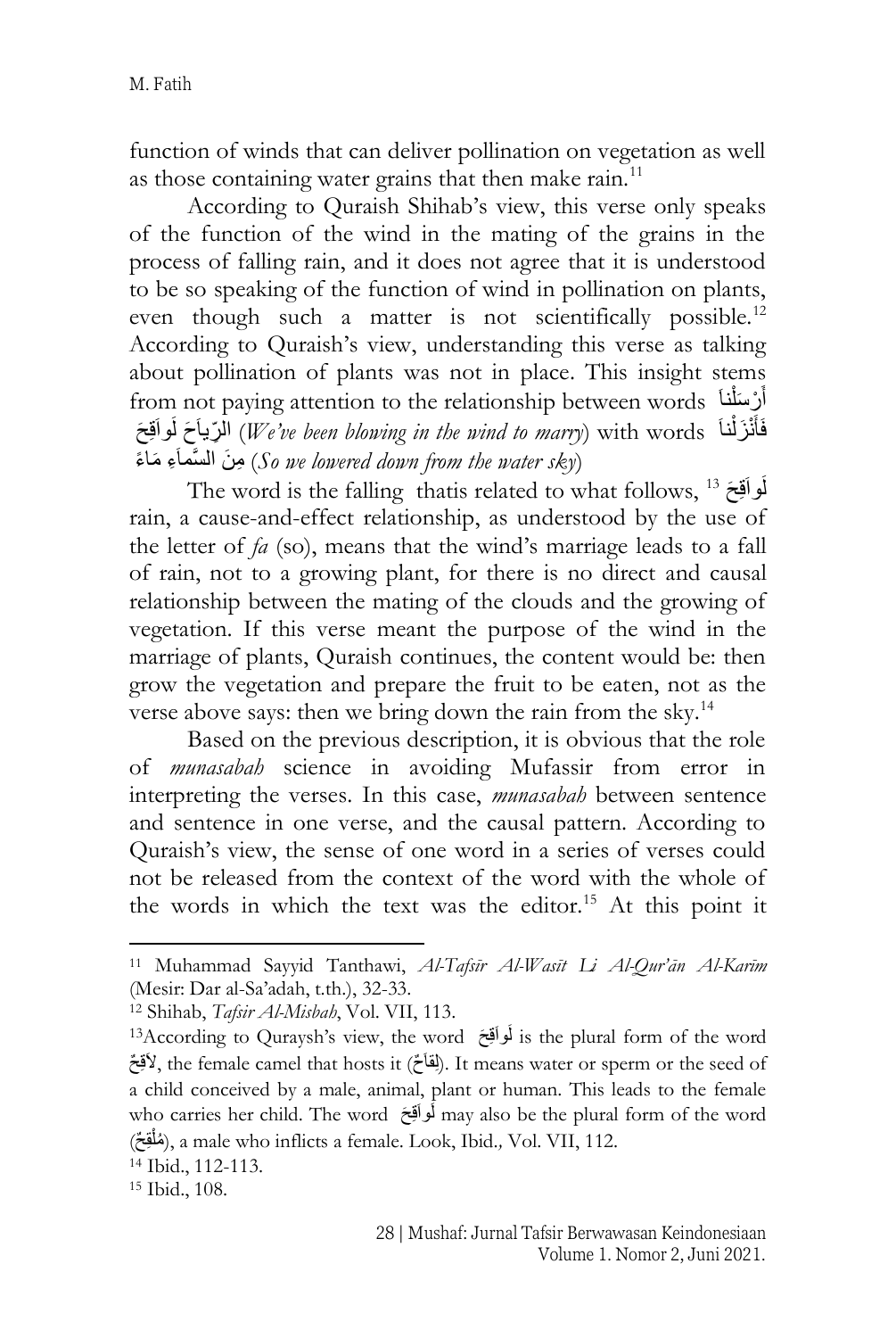becomes essential to pay attention to the interconnections of words or sentences in the verses, resulting in a complete and correct understanding. In this connection, Ibn Taymiyah states that interpreting the text is based solely on what lafaz conceived, without regard for the whole of it, so this is where a lot of people go wrong.<sup>16</sup>

Another example is the interpretation of surah al-Rahman verse 33:

 َ ي ع َ م َ َ ِّ شۡۡٱ ل ِّ نۡۡ َ ِّ وٱۡ ِّ ِّنۡۡٱ لن ِّسۡۡإ س ع َ ط َ ت م ُ ت ۡۡ ن َ أ ۡۡ وا ُ ذ ُ نف َ ت ۡۡ مِّنۡۡ ق َ أ ِّ ار َ ط ۡۡٱ َ م لسَّ و ِّت َ َ وٱۡ َ لۡرضِّ ۡ َ فٱ وا ُ ذ ُ نف َ ل َ ون ُ ذ ُ نف َ ت َّ ِّل إ ل ِّسُ ب <sup>ن</sup> ٣٣ طَ

The meaning: "*O company of jinn and mankind, if you can pass beyond the regions of the heavens and the earth, then pass. You will not pass except by authority (from Allāh)*" 17

Some people view this verse as proof of the scientific signature of the Qur'an about man's ability to go into space. This view ignores the context of the verse before and after. Referring to the relationship of the preceding and subsequent verses, verse 33 of surah al-Rahman does not speak about life before the end of the world, it emphasizes the inability of *Jin* and mankind to penetrate the extremities of heaven and earth.<sup>18</sup>

The context of verse 31 states that Allah will concentrate on the computation of *Jin* and mankind so that they cannot escape the process. Verse 33 challenges *jin* and mankind to avoid accountability or torment out to the ends of heaven and earth, but in the slightest, they will not be able to do it. Therefore, it is not an utterance that is conveyed to them in the life of this world but will be uttered in the time of the end.<sup>19</sup> To ascertain this inability, verse 35 describes the event that would occur when *jin* and men tried to penetrate the corners of heaven and earth, that is, to be released to

<sup>16</sup> Ahmad Fawaid, "Kontra Narasi Ekstremisme Terhadap Tafsir Ayat-Ayat Qitāl Dalam Tafsīr Al Jalalayn Karya Jalal Al Din Al Maḥalli Dan Jalal Al Din Al Suyuṭi: Kajian Atas Pemahaman Kiai Pesantren Di Daerah Tapal Kuda Jawa Timur" (UIN Sunan Ampel Surabaya, 2019).

<sup>17</sup> Departemen Agama Republik Indonesia, *Al-Qur'an dan Terjemahnya,* 887

<sup>18</sup> Shihab, *Tafsir Al-Misbah*. Vol. XIII, 519-520.

<sup>19</sup> *Ibid*., 518-519.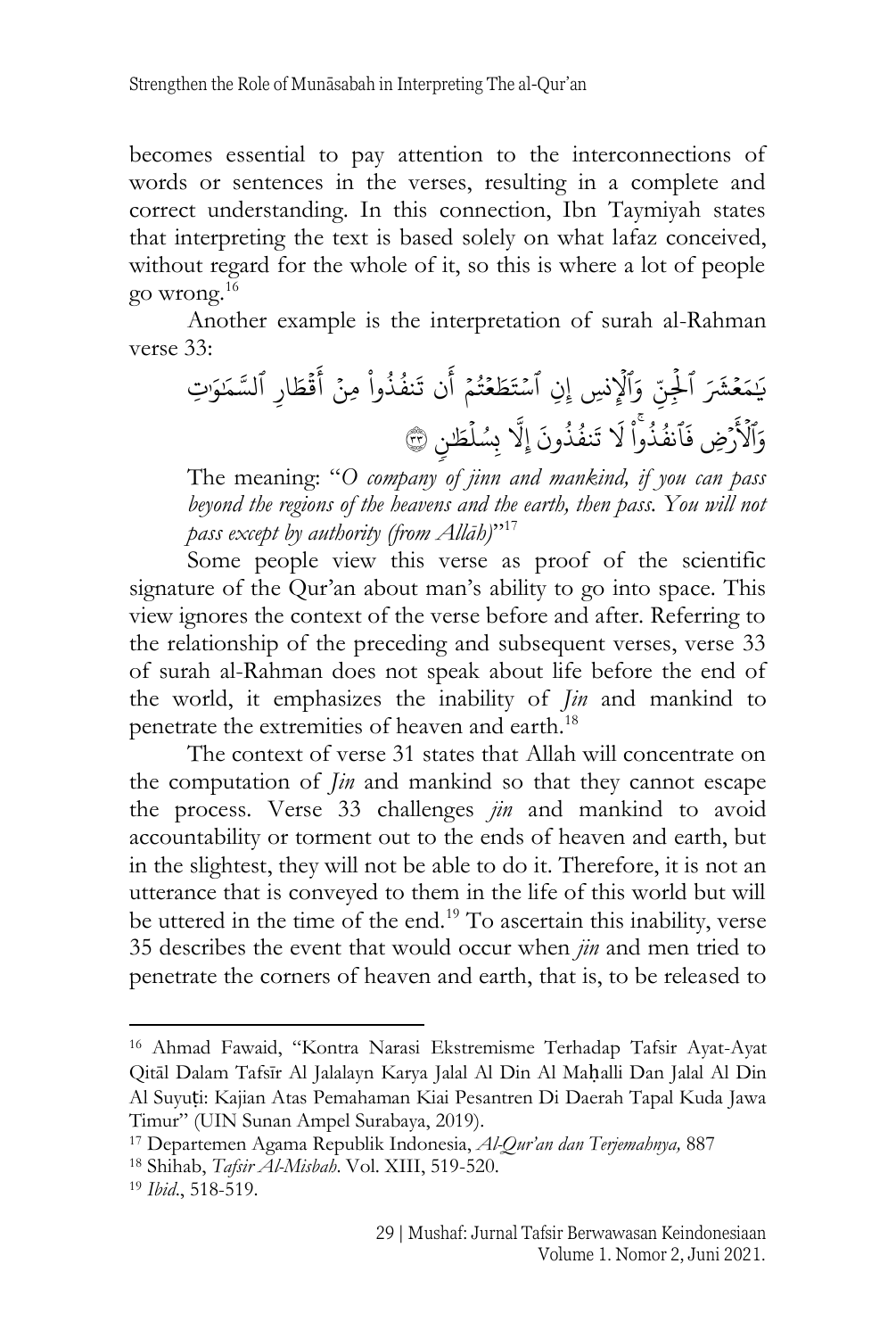them by the flames of fire (شُوَاظٌ) and the liquid copper (شُحَاسٌ) so that they would not be able to Pierce it nor save it.

If verse 33 is understood as a gesture of man's ability to penetrate the skies in this world, this understanding is impeded by a statement at verse 35 that ensures a lack of success. Furthermore, surah al-Rahman verses 31 to 77, speak of an afterlife, not of an event in the life of the present world.<sup>20</sup> Quraish's explanation harmonizes with Tafsir al-Muntakhab, as he quoted, as follows:

Man's ability to explore space is incompatible with the context of the verses before and after. Verse 29 speaks of meeting the needs of creatures in heaven and on earth in the life of this world. Then verse 31 states that one day Allah will concentrate only on humans and Jinn, that is, to calculate matters to them. This is certainly not in the life of this world, for Allah is now taking care of all creatures. On the other hand, perfect accounting will not come to an afterlife. Well, verse 33 above is a warning and a challenge for those who intend to step away from his responsibility later that day. If so, the text does not speak in the context of secular life, much less concerning men's ability to penetrate outer space, but merely as a threat to those who try to avoid it. Therefore, the above command is not a command to be carried out, but one that indicates an inability to fulfill it. It is much like a powerful courageous person who says to his fainthearted adversary: "shoot me" that is, "you cannot possibly do it".<sup>21</sup>

Husayn bin 'Ali bin Husayn al-Harabi in *Qawa'id al-Tarjih 'Inda al-Mufassirin Dirasah Nazariyyah Tatbiqiyyah* presents an interpretation code, that "inserting the kalam (understanding) following the meaning of the conversation before and after is more important than removing it unless there is *dalil* that requires *taslim*. <sup>22</sup> "The context of the conversation before the text is

<sup>20</sup> *Ibid*., 521-522.

<sup>21</sup> *Ibid*., 520-521.

<sup>22</sup> Husayn bin 'Alī bin Husayn Al-Harabī, *Qawā'id Al-Tarjīh 'Inda Al-Mufassirīn Dirāsah Nazariyyah Tatbīqiyyah* (Riyāḍ: Dār al-Qāsim, 1996). 125.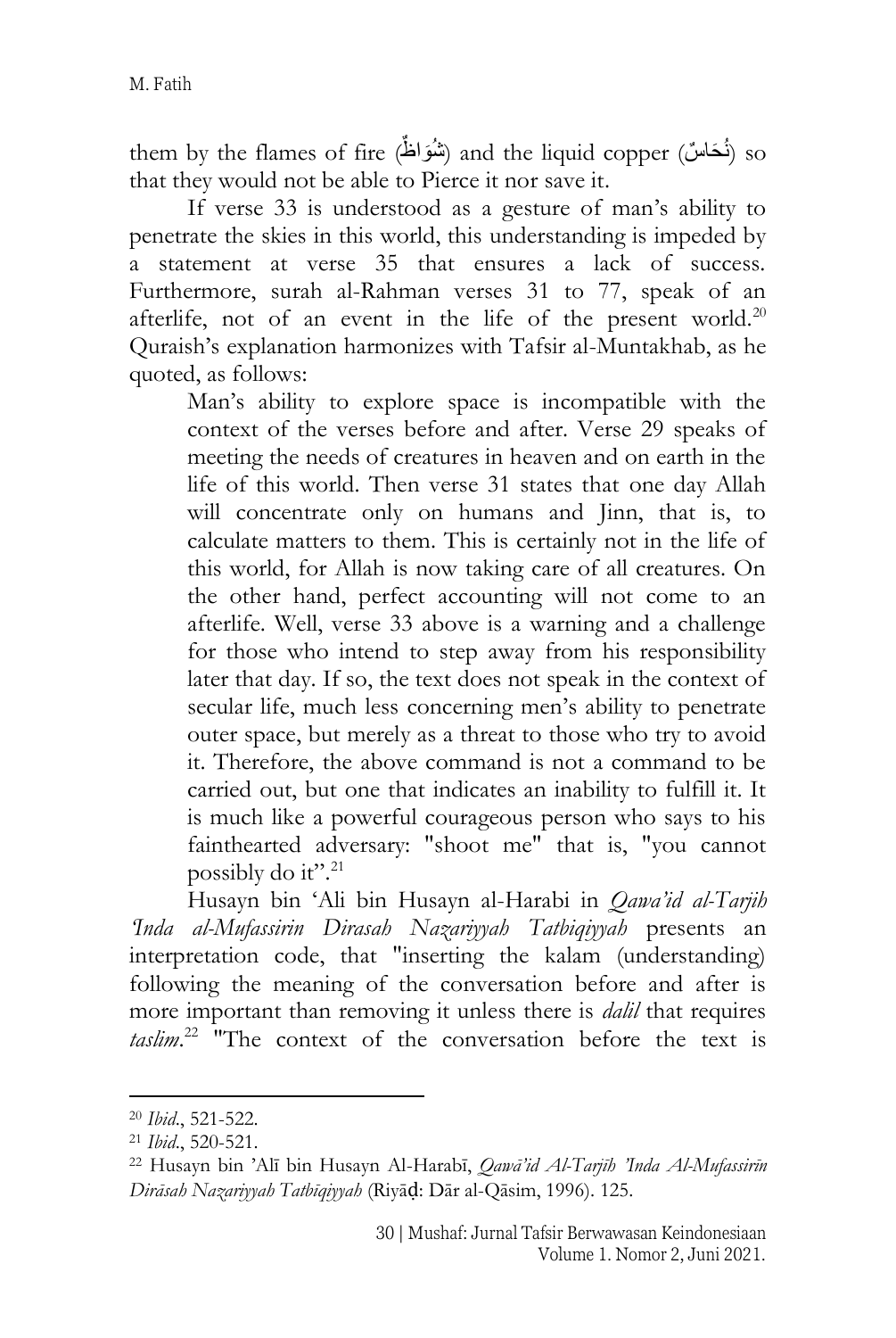interpreted as *sibaq*, while the context of the conversation afterward is called *lihaq*. A combination of *sibaq* and *lihaq* is named *siyaq*. *Siyaq* verse 33 of surah al-Rahman revolves around events that will happen later in the afterlife and not concerning world events. On the other hand, no *dalil* or argumentation requires an understanding of the text.

M. Quraish Shihab's opposition to some who understood verse 33 of surah al-Rahman as speaking of the scientific sign of the Qur'an about men's ability into space was warranted. The code is one of the principles of interpretation of the Qur'an held by scholars such as Muslim bin Yasar, Shalih bin Kisan, Ibn Jarir al-Thabari, Ibn 'Athiyyah, Fakhruddin al-Razi, al-'Iz bin Abdissalam, al-Qurthubi, Ibn Taimiyah, Ibn al-Qayyim, al-Alusi, and others.<sup>23</sup>

Based on the previous description, it appears that an understanding of the context of the verses is one of the efforts in determining the possible, and plays an important role in avoiding the Mufassir from the fallacy of interpreting the Qur'an. Context or *siyaq* is closely associated with *munasabah* studies, even *munasabah* is one of the principal elements in *siyaq* science. According to Quraish's View, the context could be *ashbab al-nuzul*, the relationship (*munasabah*) between the verses, and the social conditions of society.<sup>24</sup> Functionally, context and consumers are connected. The context determines *munasabah* of verses, while *munasabah* explains the context of the verses.

## **Removing the vagueness between the several choices of meaning and leading to the desired meaning**

This for example is seen in the interpretation of *surah an-Nazi'at* verse 1-5

وَٱلنَّزِ **أَبِّ** لثَّزِعَتِ غَرَ<sup>ْ</sup> ֦ׅ  $\ddot{\phantom{0}}$  $\ddot{\cdot}$ غ ِّقَا ۞ وَٱلنَّشِطَٰتِ نَشَّ ֦֘ 。<br>: نَشْطًا ۞ وَٱلشَّبِحَٰتِ سَبْحًا ۞ ن ֦֘  $\ddot{\phantom{0}}$  $\ddot{\cdot}$ فَٱلسَّبِقَٰتِ سَبَّ ֦֘  $\ddot{\phantom{0}}$  قا ٤ َ فَٱلۡمُدَبِّرَٰتِ أَمۡ ہ<br>1 ل  $\overline{a}$  $\ddot{\phantom{0}}$ ِ<br>أَمْرَا ۞ أ

The meaning: *(1) By those [angels] who extract with violence (2) And [by] those who remove with ease (3) And [by] those who glide [as if]* 

<sup>23</sup> Ibid., hal. 127-132.

<sup>24</sup> M. Quraish Shihab, *Membumikan Al-Qur'an,* 79. Compare with Ahmad Rafiq, Pembacaan Yang Atomistik Terhadap Al-Qur'an, 8.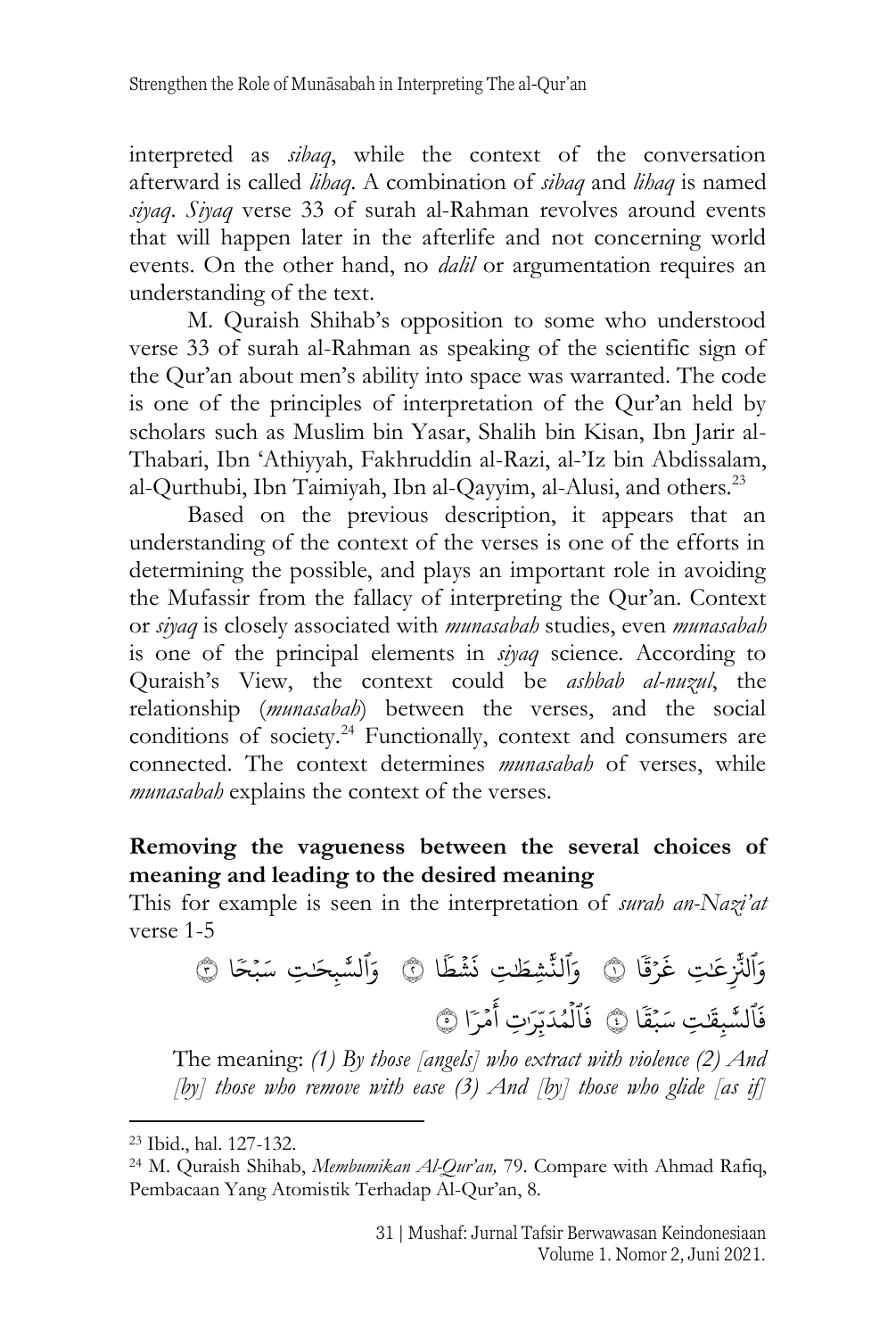*swimming (4) And those who race each other in a race (5) And those who arrange [each] matter<sup>25</sup>*

The scholars dissent on the one described in verses 1-4. According to Quraish's view, these passages spoke of angels. Some scholars believe that the stars that moved from one horizon to another, in the sense of moving toward the sinking (verse 1) and the rising (verse 2) and the circulation of the sun, the moon, and the stars each circulated in their orbits (verse 3) and which were described by verse 4 as a continuous race. Another view is that speaking of the horses of war, or the first verse means that the warriors pulling out their arrows for the enemy's direction, the second verse is that arrow when it hits the target, and the third and fourth verses are horses and camels when provoked in battle.<sup>26</sup>

Al-Tabari sets his own opinions in general and does not specialize in anything. According to his view, the first verse speaks of any that are uprooted, either angels, death, stars, arrows, or something else. The second verse speaks of every loss or release, including angels, death, stars, lasso ropes, even wild cows, and so on. The third verse speaks of each type of rapidly mobile movement - death, stars, boats, and so forth. Likewise, the fourth verse speaks of each that can go faster, such as angels, racehorses, stars, and others. As for the fifth verse, he saw it as speaking of angels, as the Mufassir thought.<sup>27</sup>

The previous opinions can be contained by *mufradat* meaning of the above verses. the word أَلْثَازِ عَاتِ ) $\,$  comes from word اُ ََزعَ َنwhich has to mean "uproot." It usually describes the power of something, so to remove it is elimination. The word ََرقاْ غَ is taken from the word غَرِقَ that means "to go into something," or "to pull something to its limit." From here the word is also "drowned," since a person is so said, when he is drawn in, probably, down to the bottom of the deepest. If أَلْنَّازِعَاتِ is َ understood to be angels of the removal of pagan men, then ََرقاْ غَ represents the elimination of their lives to the very bottom of their soul.

<sup>25</sup> Departemen Agama Republik Indonesia, *Al-Qur'an dan Terjemahnya,* 1019.

<sup>26</sup> M. Quraish Shihab, *Tafsir al-Misbah,* Vol. XV, 34.

<sup>27</sup> Al-Tabari, *Tafsir Al-Tabari* (Beirūt: Dar al-Fikr, t.th.). 185-190.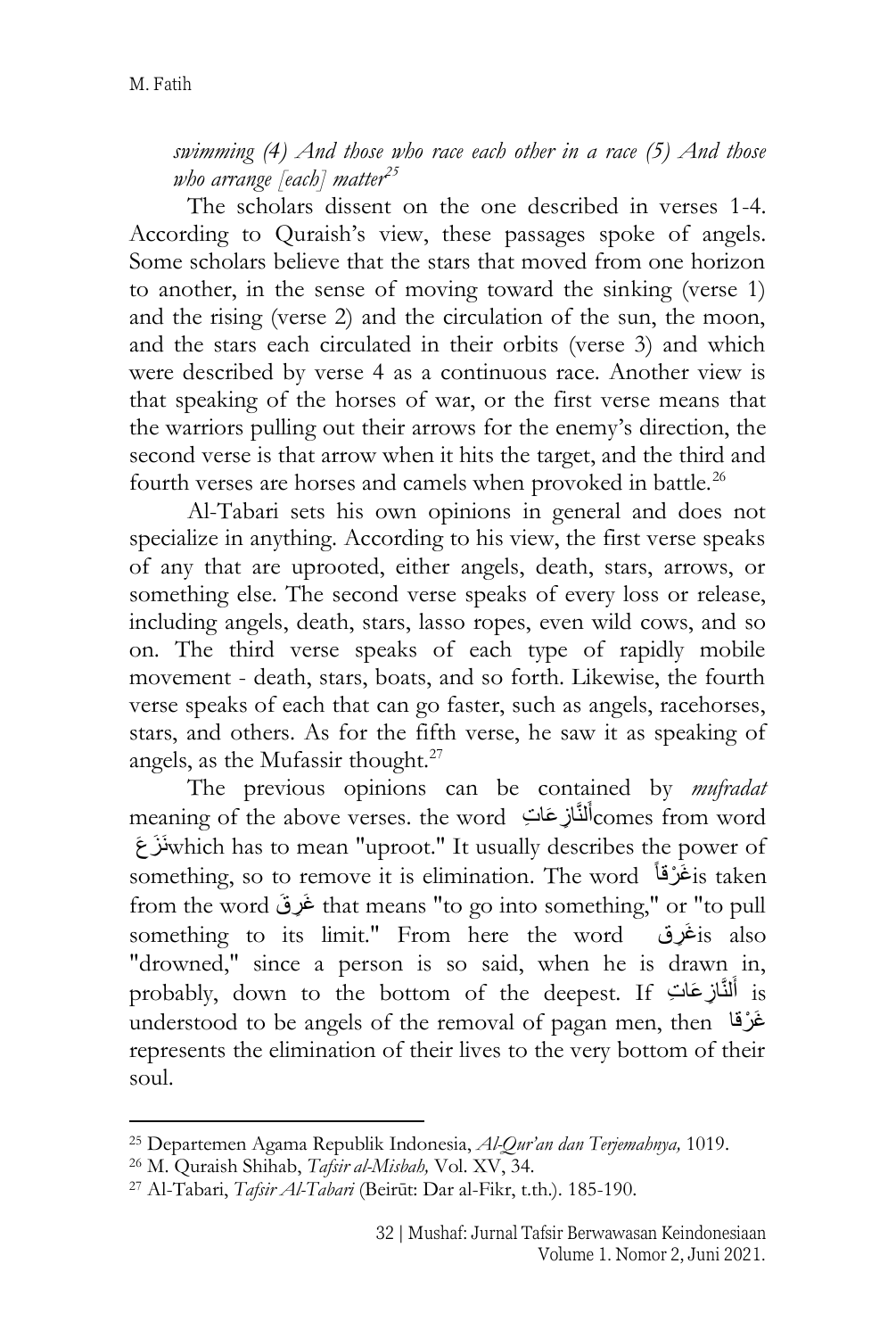The word أَنْشَطْ and أَنْتَاشِطْاَتِ The word أَيْنَا  $_{\rm and}$  ind  $_{\rm after}$  taken from َ originally meant "to bind" and also "to put out," just as a bucket lowered down into a well is lifted and removed. From here, it means gently pulling out. Whereas تَسْأَلِحانَتِ and أَستَابِحانَتِ means gently pulling out. Whereas َ meant "stay out of position. "From here it was born a multitude of meanings consistent with its subjects, such as planetary circulation, swimming, making a living, moving quickly, etc. As for the words, ِقَا ِت ل َّساب ََ أand بقاْ ََ سَ was taken from the word ََقَ َسبَ which means َ

"precede".

The dominant opinion, according to Quraish's view, is the opinion that is understood as speaking of angels.<sup>28</sup> This is because verses 1-4 are closely related to verse 5, that is, *those who arrange [each] matter*s. The existence of angels as the officers of this affair, Quraish said, is defined in part in the surah al-Ra'd verse 11, al-Sajdah verse 11, and others. Even the majority of scholars thought that the meaning of " *who arrange [each] matter* " in the surah *al Nazi'at* verse 5 were angels.<sup>29</sup>

With the approach of *munasabah ayat*, Quraish sees that the fifth verse was closely related to the previous four verses through *bayan* pattern (explanation) and or conclusion. That is, verses 1-4 are an explanation of the nature of the workings of the doer in verse five, believed by Quraish as angels. Also, verse five is a conclusion to the explanation of the four preceding verses. This description shows the possible role of helping the Mufassir to choose a more correct opinion among some of the choices of meaning available.

<sup>28</sup> this opinion comes from most *mufassir* such as Sayyid Tantawi, al-Shawkani, Wahbah Zuhayli, Jalal al-Din al-Mahalli dan Jalal al-Din al-Suyuti, Muhammad bin 'Umar Nawawi al-Jawi. Even al-Shawkani states that this opinion is held by most shahabat, tabi'in and generations after. Look Tanthawi, *Al-Tafsīr Al-Wasīt Li Al-Qur'ān Al-Karīm*. Al-Shawkānī, *Fath Qadīr Al-Jāmi' Baina Fannay Al-Riwāyah Wa Al-Dirāyah Min 'Ilm Al-Tafsīr* (Beirūt: Dar al-Kutub al-'Ilmiyyah, 2003).; Wahbah Zuhaylī, *Al-Tafsīr Al-Munīr* (Damaskus: Dar al-Fikr, 1418). Ahmad bin Muhammad Al-Sāwī, *Hāshiyah Al-Sāwī 'alā Tafsīr Al-Jalālayn* (Beirūt: Dār al-Kutub al-'Ilmiyyah, 2010). T.th., 789.; Vol. II, 599.

<sup>29</sup> Ibnu 'Atiyyah, *Al-Muharrar Al-Wajīz Li Tafsīr Al-Kitāb Al-'Azīz* (Beirūt: Dar al-Kutub al-'Ilmiyyah, 1422). Vol. V, 431.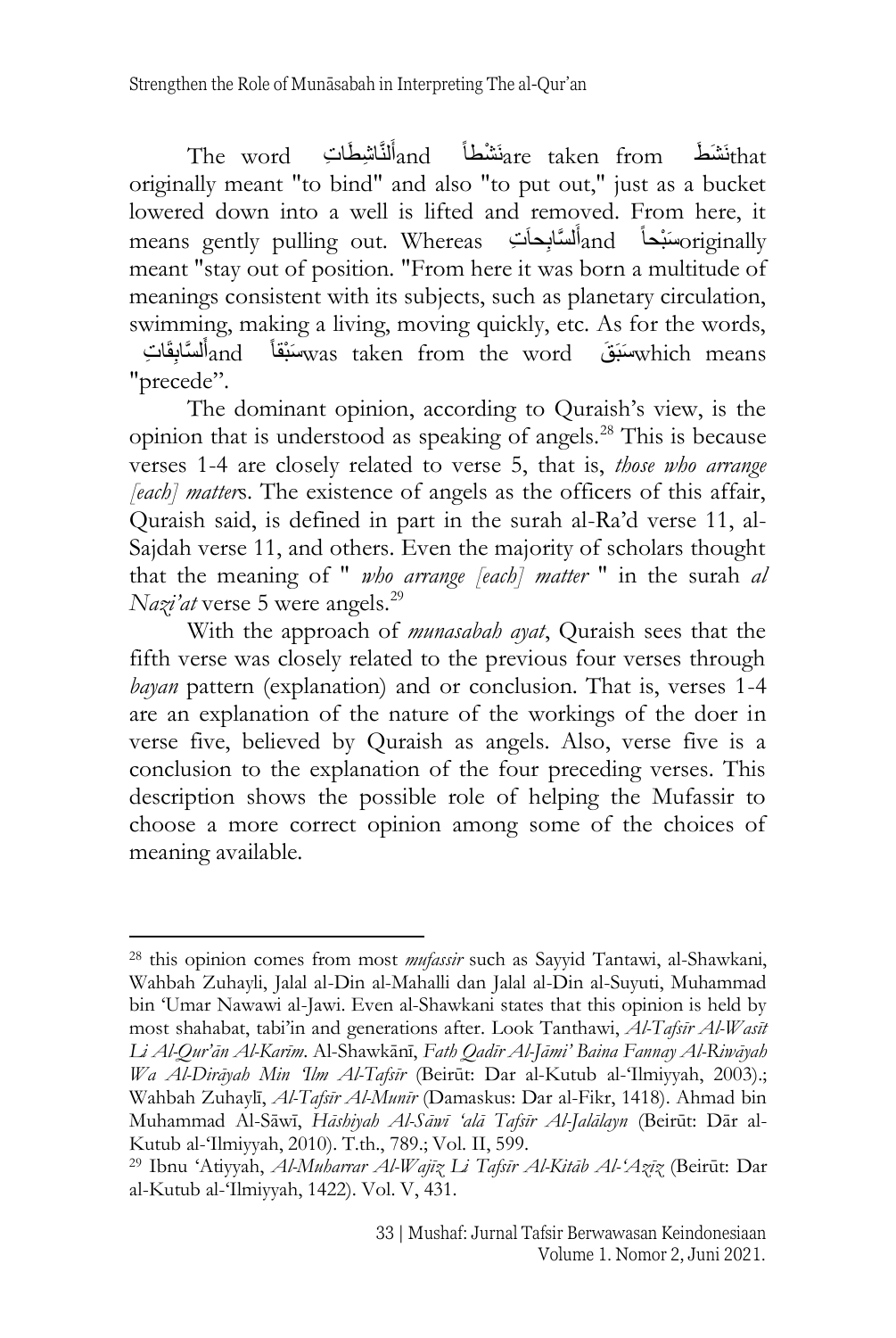Another example is surah *al-Tariq* verses11 dan 12:

وَّا  $\tilde{1}$ لسَّمَآءِ ذَاتِ ذَاتِ ٱلرَّجۡعِ  $\ddot{\phantom{0}}$ وَٱلۡأَرۡضِ ذَاتِ ٱلصَّدۡعِ ۞ ہ<br>آگ لاَرْضِ ذَاتِ  $\ddot{\cdot}$ ذَاتِ ٱلصَّدۡ عِ  $\ddot{\phantom{0}}$ 

The meaning: *"For heaven is where the rain is, and the earth has vegetation"<sup>30</sup>*

Scholars have a different opinion in understanding the word  $\zeta$ َر ْجع ل andأ ََ ل َّصدْع أ. The word *al-raj'* originally meant "return," or ْ َ ِ َ something alternating. Some scholars understand the word as angels going back and forth to the heavens to report on mankind's deeds.<sup>31</sup> Other scholars understand it as the stars, moon, and sun were seen in and out of the sky, appearing and setting, going and coming.<sup>32</sup> Another view is that the rain, which pours out of the heavens, came from the earthly sea. The sun applies it to the heavens, and then after a while, the evaporation of the water returns to the earth in the form of rain. So he went and came through one natural process ordained of Allah. According to Quraish's view, it was the latter opinion that would last best along with the content of the next verse (verse 12), namely "*and the earth having a fissure*," that is, it would open and it would release vegetation.<sup>33</sup>

The word ل َّصدْع ََ أmeaning "cleavage" is also understood by ِ َ scholars. Some scholars understand it as hemispheres on earth that then radiate springs of water. Others understand it as a partition of farmers. But in general, Quraish understands the dividing of the

<sup>30</sup> Departemen Agama Republik Indonesia, *Al-Qur'an dan Terjemahnya,* 1049.

<sup>&</sup>lt;sup>31</sup> This view is based on the hadith's claim that angels day and night constantly watch and record the deeds of human beings. In ashar and shubuh time, the angels found each other for turns. Shubuh's angels went up to the sky to report at ashar's time, while ashar's angels succeeded in their task of watching until dawn, and then report back at that time. A hadith that narrated by Bukhari as its source in Abu Hurayrah states:

عَنْ أَبِي هُرَيْرَةَ أَنَّ رَسُولَ اللَّهِ صَلَّى اللَّهُ عَلَيْهِ وَسَلَّمَ فَالَ يَتَعَاقَبُونَ فِيكُمْ مَلَائِكَةٌ بِاللَّيْلِ وَمَلَائِكَةٌ بِالنَّهَارِ َ َّ َّ َ وَيَجْتَمِعُونَ فِي صَلَاةِ الْفَجْرِ وَصَلَاةِ الْعَصِرْ ثُمَّ يَعْرُجُ الَّذِينَ بَاتُوا فِيكُمْ فَيَسْإِلْهُمْ وَهُوَ أَعْلَمُ بِهِمْ كَيْفَ ْ َّ ُ َ َ تَرَكْتُمْ عِبَادِي فَيَقُولُونَ تَرَكْنَاهُمْ وَهُمْ يُصَلُّونَ وَأَتَيْنَاهُمْ وَهُمْ يُصَلُّونَ َ

<sup>32</sup> Musā'id Al-Tayyār, *Tafsīr Juz 'Amma* (Kairo: Dar Ibn Jawzi, 1430). 117.

<sup>33</sup> Shihab, *Tafsir Al-Misbah*. Vol. XV, 185.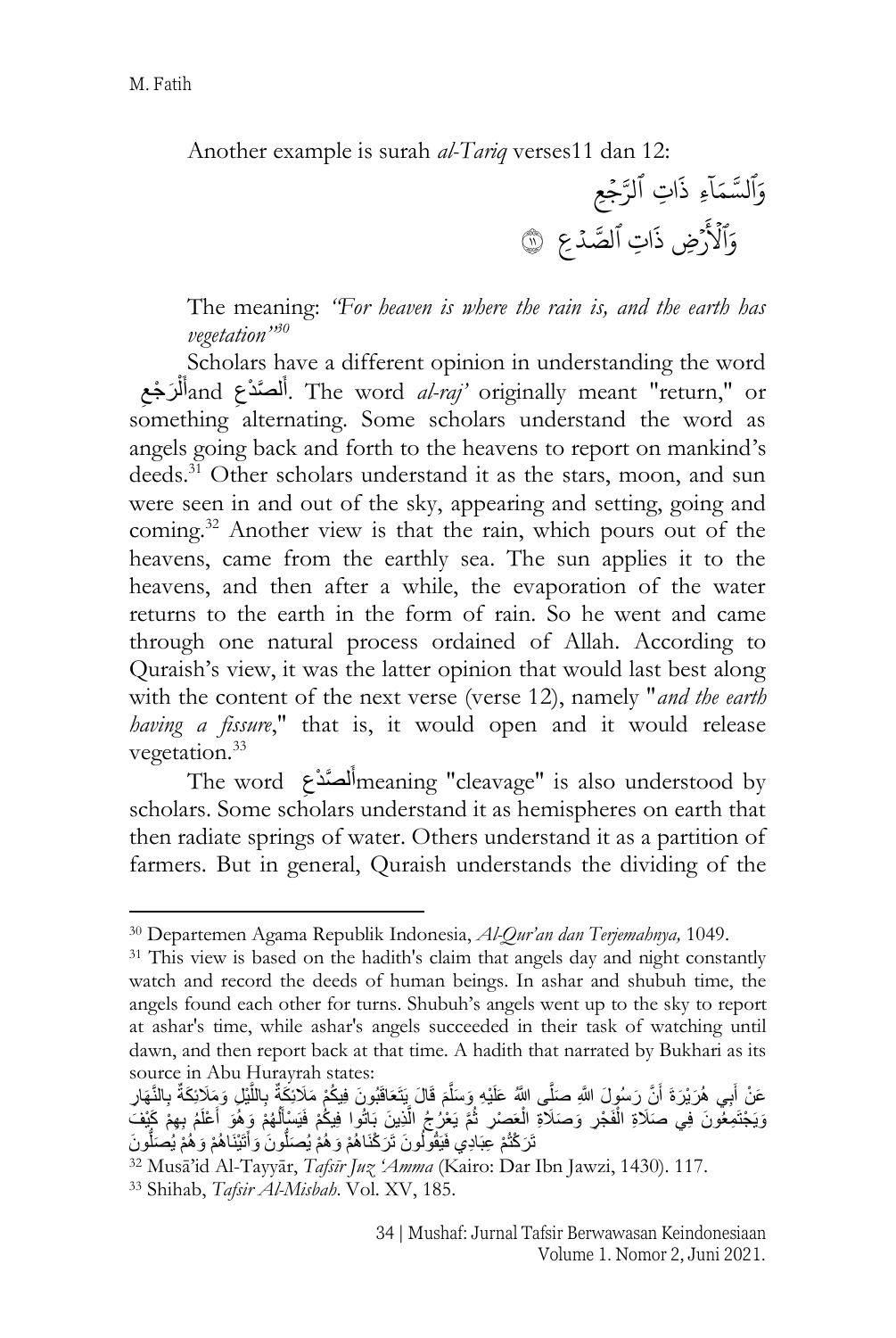land as it did on the surface of the earth. This was the opinion chosen by Quraish, and it was strengthened by another verse, the surah 'Abasa verses 24-27.

*"Let the man pay attention to his food. Truly we have poured out water (from the heavens). Then we split the earth in half. And then we grow some grain on the earth."<sup>34</sup>*

According to Quraish's view, understanding the word أَلْرَجْعِ ِ ْ َ as rain, and the word  $\epsilon$ أَلْصَدْعِ $a$ s the vegetation was an appropriate ِ َ understanding and supported by the content of the verses before and after. In another expression, this understanding harmonizes with the context of the verses in the letter (*surah*). With this understanding we see in harmony the description of the two verses above, the rain descending from the heavens, and the lush vegetation of the earth being two events that we can see in daily life.

The previous understanding harmonizes with the first verses of this *surah*, containing Allah's oath with heaven and stars whose light penetrates the darkness of night (verses 1-3), whereas verses 11 and 12 are an oath by heaven pierced by rain, and earth penetrated by vegetation. On the other hand, rain (verse 11) is similar to "gushing water," sperm (verses 5-6), while plants emerging from the ground are previously hidden (verse 12), similar to the condition of babies emerging or born from the darkness of the womb (verse 7).

Another arrangement is shown by comparing it with the description of verses 8-10. Allah explained that he has the power to bring back dead humans to life and that man has no means at all to remedy Allah's requirements or to evade him. The proof of Allah's power to bring the dead back to life includes the reality seen in the rain that makes parched or dead soil grow.<sup>35</sup>

The Qur'an presents its proof in the *surah fatir* verse 9:

<sup>34</sup> Ibid. Vol. XV, 185.

<sup>35</sup> Ahmad Fawaid and Thoriqotul Faizah, "A Sociolinguistic Analysis of Sword Verses," *Al Quds Jurnal Studi Al-Qur'an Dan Hadis* 5 (2021): 119–40, https://doi.org/1 http://dx.doi.org/10.29240/alquds.v5i1.2315.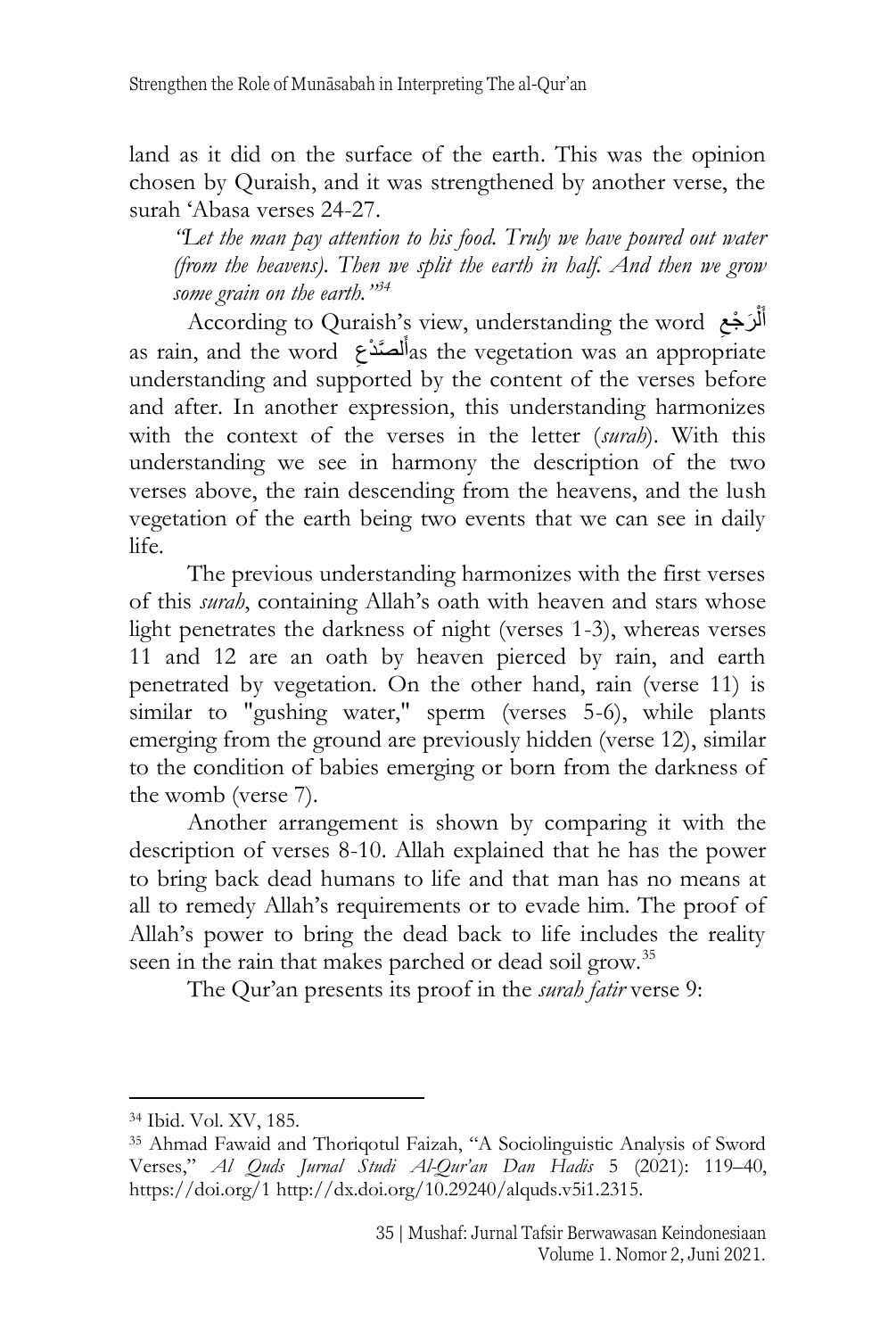َ وٱۡ َُّ ي ّللۡۡٱ ِّ َّ َّل ۡۡ ر َ أ َ ل َ س ۡۡٱ َ ِّي لر َ حۡۡ ثِّيُ ُ ت َ ف ۡۡ اب حَ َ س اۡۡ ق سُ َ ف َ ن ُ هۡۡ َ إ ۡۡ ِّل َ ل <sup>ب</sup> ۡۡ ت َ ِّ ي َّ م ۡ ح َ أ َ ف ي َ ي ا َ ِّ ن هِّ ب ٱ َ لۡر َ ها َ وتِّ م َ د َ ع ب <sup>ض</sup> َ َ ذ َ ك َ لِّك ٱ ُ ور ُ ش لن <sup>٩</sup> ُّ

It means: "*he is who sent the wind and it moved the cloud, and so we drove it out into one dead land, and we made earth after death with the rain. Thus was the resurrection (man would be in the days ahead)*. 36

This verse affirms that humans who have died and been buried on the earth may live again, no more than earth or dead or desolate ground, that can live through a downpour. More than that, Quraish continues, the description of verse 13 that speaks of the Qur'an has in harmony with verse 11 that speaks of rain because the Qur'an is also likened by the prophet to rain.<sup>37</sup> Based on these descriptions, it seems clear that the role of secondary science was in helping Quraish to choose the most correct opinions among the few possible meanings.

## **Presenting an Accurate, Thorough, and Profound Interpretation**

This matter appears in the interpretation of surah al-An'am verse  $113:$ 

ص َ ِِّل َ و ى َ غۡۡ َ ِّل إ هِّۡۡ ف َ أ ٔ ُ ة َ ِّد ۡۡٱ ِّينَ َّ َّل ۡۡ َ لۡۡ ؤ ُ ي َ ون ُ ِّمن ۡۡ ِّ بٱٓأۡل ةِّ َ ِّخر ۡۡ لِّيَ َ و و ضَ ُ هۡۡ ق ِّلَ َ و وا ُ ف ِّ َ َت ۡ ا َ م م ُ ه ق ُّ م َ ون ُ ف ِّ َت <sup>١١٣</sup> َ

The meaning: "*and to be inclined toward him are the little hearts of those who have no faith in the afterlife, and that they may feel pleasure in him, and that they may work at what they (satan) do"<sup>38</sup>*

This verse relates to an earlier verse that speaks of the role of the enemy of the prophets, namely, Satan of the human class and Jinn. These demons seduce those weak in faith with beautiful words so that their little hearts are inclined to Satan's deceptions or enticements, and then delight in the evil act after the beginning

<sup>36</sup> Departemen Agama Republik Indonesia, *Al-Qur'an dan Terjemahnya,* 696.

<sup>37</sup> Muhammad Tāhir Ibn Ashūr, *Tafsīr Al-Tahrīr Wa Al-Tanwīr* (Tunisia: Dār al-Tunisia, 1984). Vol. XXX, 266.

<sup>38</sup> Departemen Agama Republik Indonesia, *Al-Qur'an dan Terjemahnya,* 206.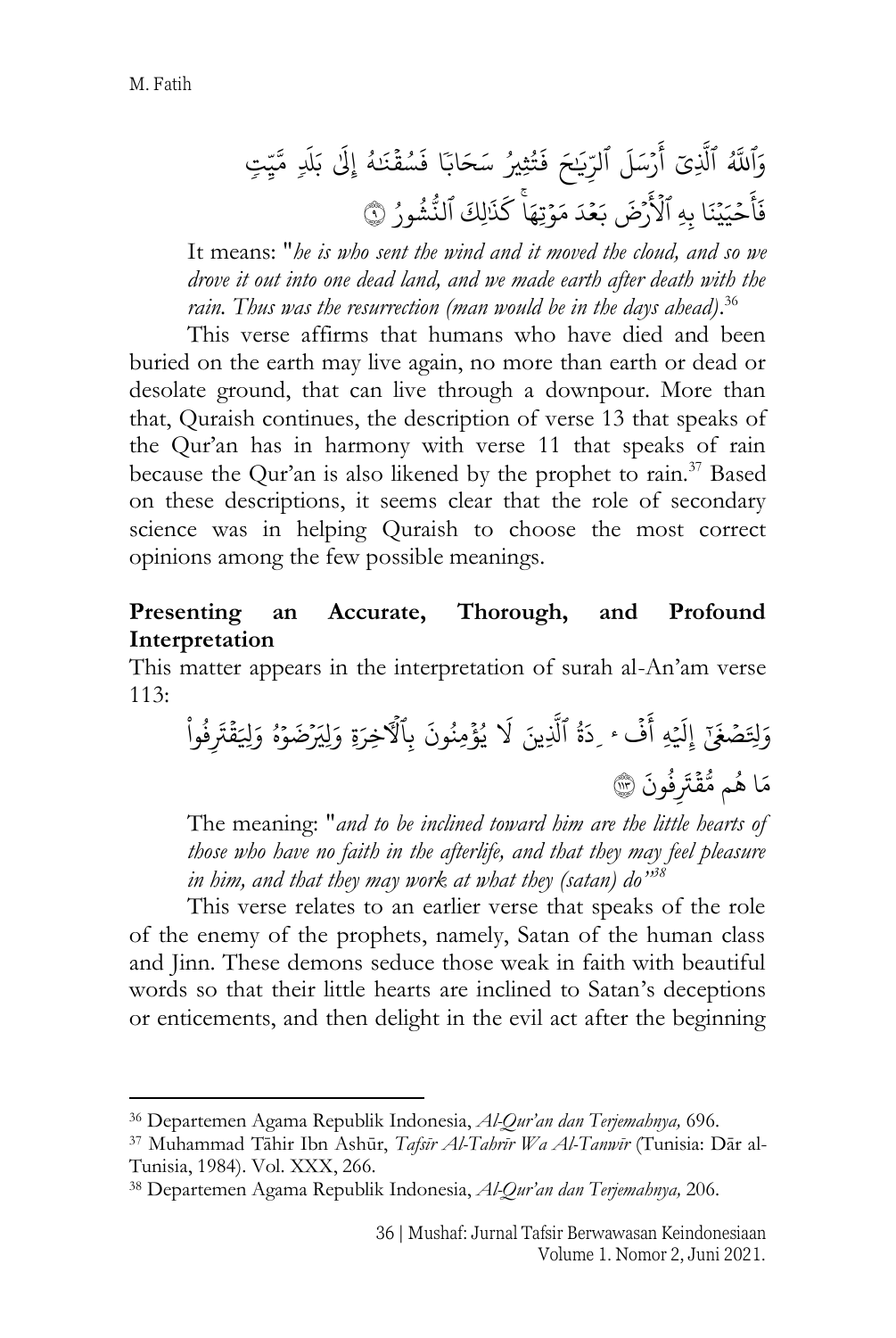is merely an inclination of the heart, and eventually commit the act.

According to Quraish's view, this verse represented corresponding stages in the process of derailment and Satan's persuasion toward mankind. Starting with deception, followed by the initial impact of the inclination of the heart, in turn, humans are happy and radish with the evil that Satan whispers and then work at it continues to make a habit. Satan initially tempts himself to something small, but when provoked he will move forward little by little until it becomes Satan himself. It means that he does not only do iniquity but also entices, seducing and deceiving others to do it.<sup>39</sup> A similar claim is made by Sayyid Tantawi,<sup>40</sup> al-Sha'rawi,<sup>41</sup> al-Biqa'i<sup>42</sup>, Abu Su'ud,<sup>43</sup> Siddiq Khan al-Qinnuji,<sup>44</sup> and Wahbah Zuhayli<sup>45</sup>. These views seem to refer to Abu Hayyan's view as saying that the sequence of works is very clear, stems from the deception that has a tendency, then leads to rioting, and finally leads to action. Each step seems to be due to the previous one. 46

Based on the foregoing explanation, It shows that the approach to a *munasabah* between sentences in one verse presents a careful, accurate, and thorough interpretation. Conclusions about the stages of human derailment by Satan came through analysis of the relationship between sentence and sentence. Al-Sha'rawi states that it is a field of psychological research, concerning aspects or phenomena of feelings (al-Mazahir al-Shu'uriyyah). This verse describes three steps in the process of a person's decision to act. The first stage is knowledge (*al-idrak*) implied by the phrase *wa litasgha*, and the second is the stage of conscience (*al-Wijdan*) as

<sup>39</sup> M. Quraish Shihab, *Tafsir al-Misbah,* Vol. IV, 255-256.

<sup>40</sup> Tanthawi, *Al-Tafsīr Al-Wasīt Li Al-Qur'ān Al-Karīm*. Vol. V, 160,

<sup>41</sup> Mutawalli Al-Sya'rawi, *Tafsīr Al-Sha'rāwī* (Kairo: Idārāt al-Kutub wa al-Maktabah, 1991). Vol. VII, 3883

<sup>42</sup> Ibrāhīm bin 'Umar Al-Biqā'ī, *Nazm Al-Durar Fī Tanāsub Al-Āyāt Wa Al-Suwar* (Beirūt: Dār al-Kutub al-'Ilmiyyah, 1995). Vol. VII, 234

<sup>43</sup> Abū Su'ūd, *Irshād 'Aql Al-Salīm Ilā Mazāyā Al-Kitāb Al-Karīm* (Beirūt: dār Ihyā' al-'Arabī, t.th). Vol. III, 176

<sup>44</sup> Siddīq Khān Al-Qinnūjī, *Fath Al-Bayān Fī Maqāsid Al-Qur'ān* (Beirūt: al-Maktab al-'Ashriyyah, 1992). Vol. IV, 224

<sup>45</sup> Zuhaylī, *Al-Tafsīr Al-Munīr*.

<sup>46</sup> Abū Hayyān, *Al-Bahr Al-Muhīt* (Beirūt: Dar al-Fikr, 2010). Vol. IV, 626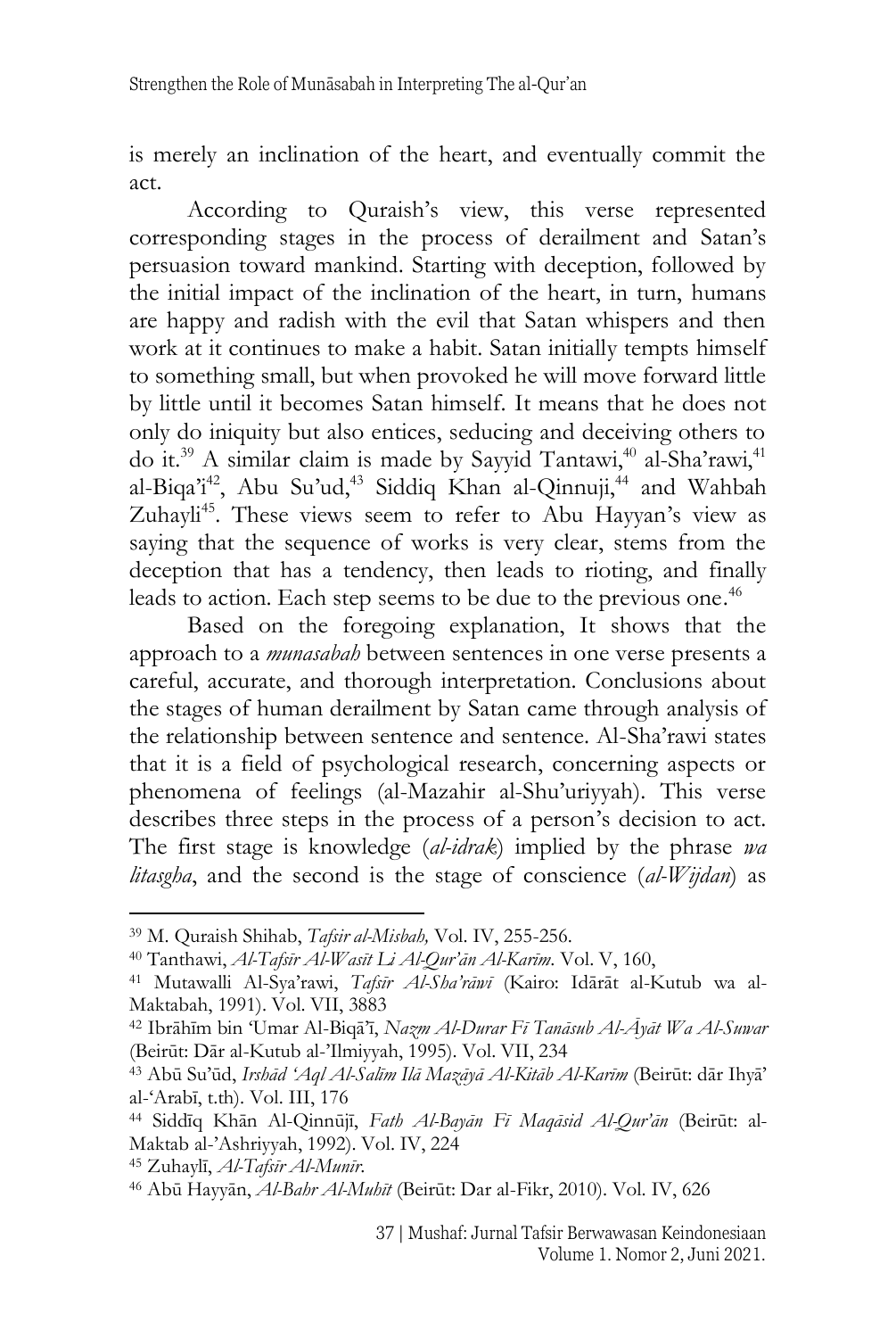indicated by the word *wa liyardaw*, and the third is the tendency to do (*al-nuzu'*) as described by *wa liyaqtarifu* phrase. Even before the birth of the soul, the Qur'an had first described the stages of human habits, including knowledge (*idrak*), heart feelings (*wijdan*), and tendencies (*nuzu'*).<sup>47</sup>

Another example is an interpretation of surat al-Kahfi verse 46:

ٱ ل ُ ال َ م ۡ َ وٱۡ َ ل َ ون ُ ن ۡ ُ ة َ ين ِّ ز ۡٱ َ و ل َ ي ةِّۡٱ ن ُّ دل ا َ ي َۡ وٱۡ ل َ ب َ قِّي ُ تۡٱ لصَّ لِّحَ ُ تۡ ر ي َ خ ۡ َ ِّعندۡ ِّكَ ب َ ر ۡ اب َ و َ ث ا ر ي َ خ َ و ل َ م َ أ ٤٦

The meaning: "*Gold and children are the jewels of the life of the world, but eternal charity and shaleh is the better reward at your God's side and the better for hope*" 48

According to Quraish's view, the word أَلْبَاقِيَاتُ الصَّالِحَاتُ  $\,$  is the ْ two adjectives of that which is not called in the editor of the text, that is, literally, "eternal charity and shover. "The verse places the word أَلْبَاقِيَاتُ on the word الْمَتَالِحَاتُ to highlight the impermanence ْ َ of treasures and children rendered as mere worldly ornaments. In effect, this verse says: "the possessions and children of which you are proud and as earthly adornments are two things that are reliable and good, but they are not eternal, with the eternal charity again at the hand of the Lord that is better and more hopeful. "Because the intent was to declare the impermanence of possessions and children, so the word أَلْبَاقِيَاتُ came first, and its ْ َ application before the word الصَّالِحَاتُ had succeeded in replacing a few unspoken words.<sup>49</sup>

Quraish thought above was an analysis of *munasabah* approach in word to a word related to the order of the words *albaqiyat* and *al-salihat*. The description of Quraish is very similar to Ibn 'Ashur's interpretation of the same text, or he may have quoted it from the author of *Al-Tahrir Al-Tanwir*. <sup>50</sup> With the approach to *muansabah*, Quraish gives a careful and detailed interpretation of the reasons why the word *al-baqiyat* stand first

<sup>47</sup> Mutawalli Sha'rawi, *Tafsir al-Sha'rawi,* Vol. VII, 3883-3884.

<sup>48</sup> Departemen Agama Republik Indonesia, *Al-Qur'an dan Terjemahnya,* 450.

<sup>49</sup> M. Quraish Shihab, *Tafsir al-Misbah,* Vol. VIII, 70.

<sup>50</sup> Ibnu 'Ashur, *al-Tahrir wa al-Tanwir,* Vol. XV, 333.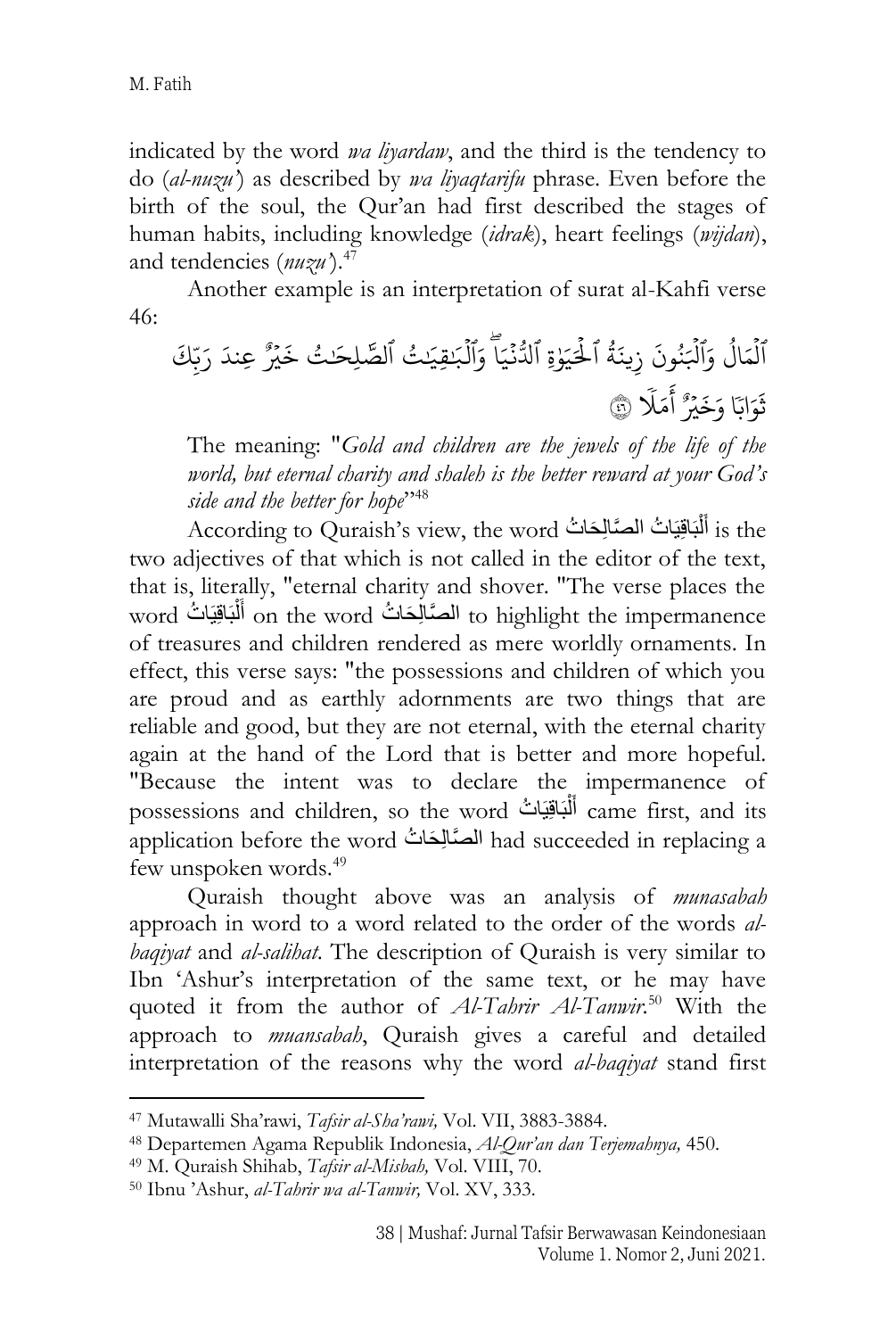before *al-baqiyat*, and the approach also allowed Quraish to reveal that the prefix of al-baqiyat for the word "ijaz" is a phrase denoting temporary or the impermanence of possessions and children. 51

Some scholars believe that *al-baqiyat al-salihat* is said by subhannah *subhana Allah wa al-hamdu li Allah wa la Ilaha illa Allah wa Allahu akbar wa la hawla wa la quwwata illa bi Allah al-'Ali al- 'Azim*. Others think that the five-time prayer is meant. Others understand it in the general sense according to the plural form of the word, thus embracing all that is charitable. According to Quraish's view, this latter thought was better.<sup>52</sup> This opinion was also chosen by the majority of the *tafsir* scholars, including Al-Tabari<sup>53</sup>, Zamakhshari,<sup>54</sup> Al-Shinqiti,<sup>55</sup> Al-Baydawi,<sup>56</sup> Sayyid Tantawi<sup>57</sup>, Al-Shawkani<sup>58</sup>.

## **Helpful in Unlocking The Secret Of The Redaction Of The Verse**

This can be found in the interpretation of *surah al-An'am* verses 97-99:

َ و ُ ه و ۡٱ ِّي َ َّ َّل ۡ َ ل َ ع َ ج ۡ ُ م كُ َ ل ۡٱ َ وم جُ ُّ ل ۡ ه َ ِِّل وا ُ د َ ت ۡ ا َ ِّه ِّفۡ ب ۡ َ م ُ ل ُ ظ ِّتۡٱ ل ِّ َ بۡ َ وٱۡ َ ل ۡ ِّ حر د َ ق ل صَّ َ ف ا َ ن ۡٱٓأۡل َ ي ِّتۡ و َ لِّق م ۡ ع َ ي َ ون ُ م َ ل ٩٧ۡ َ و ُ ه َ و ۡٱ ِّي َّ َّل ۡ م كُ َ أ َ نش َ أ ۡ ِّن م ۡ ف َّ ن سۡ َ و ة َ ِّحد س ُ م َ ف ر َ ق َ ت ۡۡ س ُ م َ و و َ ت ع َ د ۡۡ د َ ق ۡۡ ل صَّ َ ف ا َ ن ۡۡٱٓأۡل َ ي ِّتۡۡ و َ لِّق م ۡۡ ف َ ي َ ون ُ ه <sup>ق</sup> ٩٨ۡۡ َ َ و ُ ه َ و ۡۡٱ ِّي َّ َّل

<sup>54</sup> Miftahatul Qalby, "Pandangan Al-Zamakhsharī Tentang Nikah Mut'Ah: Analisis Ideologis Dalam Kitab Tafsir Al-Kashshāf," *MUṢḤAF: Jurnal Tafsir Berwawasan Keindonesiaan* 1, no. 1 (2020): 1–24, https://doi.org/10.33650/mushaf.v1i1.1319.

<sup>51</sup> Ahmad Fawaid, "Filologi Naskah Tafsîr Bi Al-Imlâ' Surat Al-Baqarah Karya Kyai Zaini Mun'Im," *Jurnal Studi Ilmu-Ilmu Al-Qur'an Dan Hadis* 20, no. 2 (2019): 143, https://doi.org/10.14421/qh.2019.2002-02.

<sup>52</sup> M. Quraish Shihab, *Tafsir al-Misbah,* Vol. VIII, 70-71.

<sup>53</sup> Ibnu Jarir al-Tabari, *Tafsir al-Tabari,* Vol. Vol. XVIII, 35.

<sup>55</sup> Al-Shinqītī, *Adwā' Al-Bayān Fī Īdāh Al-Qur'ān Bi Al-Qur'ān* (Beirūt: Dar al-Kutub al-'Ilmiyyah, 2011).

<sup>56</sup> Al-Baydāwī, *Anwār Al-Tanzīl Wa Asrār Al-Ta'wīl* (Beirūt: Dar Ihya' al-Turath, n.d.).

<sup>57</sup> Sayyid Tantawi, *Tafsir al-Wasit,* Vol. VIII, 527.

<sup>58</sup> Al-Shawkani, *Fath al-Qadir,* Vol. III, 344.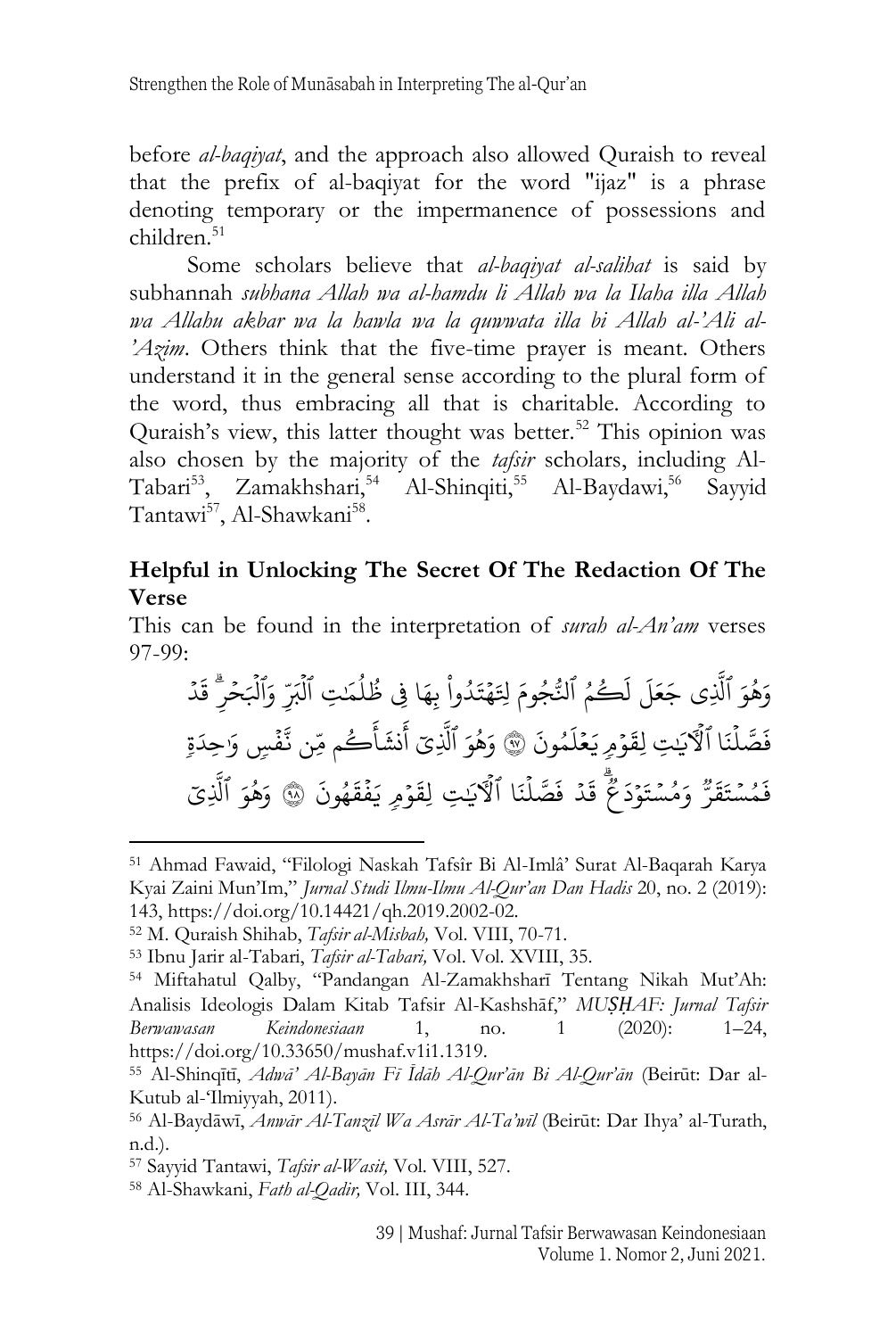$\tilde{i}$ نزَلَ ِ<br>په أَنزَلَ مِنَ ٱ  $\tilde{1}$ لنَّسَمَا<sup>ْءِ</sup>ِ  $\tilde{1}$ مَآءَ فَأَخُ  $\ddot{\cdot}$ ِ<br>ع أ  $\ddot{\cdot}$ فَأَخْرَجْنَا بِهِۦ نَبَاتَ كُلِّ  $\ddot{ }$ و<br>مما , كلِ  $\tilde{\cdot}$ شئءٍ فَاخً  $\ddot{\cdot}$ ِ<br>ع أ  $\ddot{\cdot}$ فَأَخْرَجْنَا مِنْهُ  $\ddot{ }$  $\ddot{\cdot}$ و<br>لم خَضِرًا  $\ddot{\cdot}$ ر<br>د ثُّخْرِجُ مِنْهُ حَبَّا مُّتَرَاكِبَا وَمِنَ ٱلنَّخْلِ مِن طَلْعِهَا قِنْوَانٌ ُ  $\ddot{\cdot}$ ر  $\ddot{\cdot}$ .<br>آ  $\ddot{\cdot}$ وو<br>مو دَانِيَة وَجَنَّتٍ مِّنۡ أَعۡ  $\ddot{\phantom{0}}$ ہ<br>م ا دَّ أَعۡنَابِ وَٱلزَّيۡتُونَ وَٱلرُّمَّانَ مُشۡتَبِهَا وَغَيۡرَ  $\ddot{\phantom{0}}$ ر<br>به ះ ر  $\ddot{\cdot}$ وَغَيْرَ مُتَشَبِهٍ ۗ ٱنظُرُوٓاْ ۚ ֦֘ و ُ و  $\frac{1}{1}$  $\overline{a}$ .<br>آ إِلَىٰ هِّ ِّ ر َ م  $\ddot{\cdot}$ ثَمَرِهِۦٓ بر<br>آ ا ِّذ ث إ  $\ddot{\phantom{0}}$ ۔<br>? أَثْمَرَ وَيَنْعِهِ ۚ إِنَّ فِي  $\ddot{\cdot}$  $\overline{a}$  $\overline{\phantom{a}}$ .<br>آ ذَالِكُمْ لَآيَتٍ لِّقَوْ  $\overline{\phantom{a}}$ ر ֦֧  $\ddot{\phantom{0}}$ ۳<br>آ لِّقَوۡمِ يُؤۡمِنُونَ ۞ 3 و<br>د

The meaning: "*and he made the stars for you, that you might make them [guide] in the darkness of the land and the sea. Truly we have explained signs to people who know. And He created you from himself, then there's shelter and there's a hiding place. Truly we explain our signs to people who know deeply. And it is He who sends down rain from the sky, and We produce thereby the growth of all things. We produce from it greenery from which We produce grains arranged in layers. And from the palm trees - of its emerging fruit are clusters hanging low. And [We produce] gardens of grapevines and olives and pomegranates, similar yet varied. Look at [each of] its fruit when it yields and [at] it's ripening. Indeed in that are signs for a people who believe."<sup>59</sup>*

These verses speak of signs of God's rulership for certain groups. Verse 97 speaks of the stars, and it is stated as a sign to the people who know (يَعْلَمُوْنَ). Verse 98 describes a man and his life's journey, and is set forth as a sign to the know deeply (يَفْقَهُوْنَ), and verse 99 of vegetation, and is set forth as a sign to the faithful ِ (يُؤْمِنُوْنَ).

The last word in the three verses above is not superficial. According to Quraish's view, the last word of verse 97 suggests that knowledge of the stars required certain knowledge, which is often beyond the reach of the commoner (*awam*). Consequently, the verse concludes with the phrase بَعْلَمُوْنَ (know). Whereas knowledge of mankind and evidence of Allah's rulership involving social creatures are much more difficult than knowledge of the universe. Mankind is a complex, multidimensional creature, so knowing of man requires observation and depth analysis, and so, too, verse 98 concludes with an editor's expression يَفْقَهُوْنَ of the

<sup>59</sup> Departemen Agama Republik Indonesia, *Al-Qur'a>n dan Terjemahnya,* 203.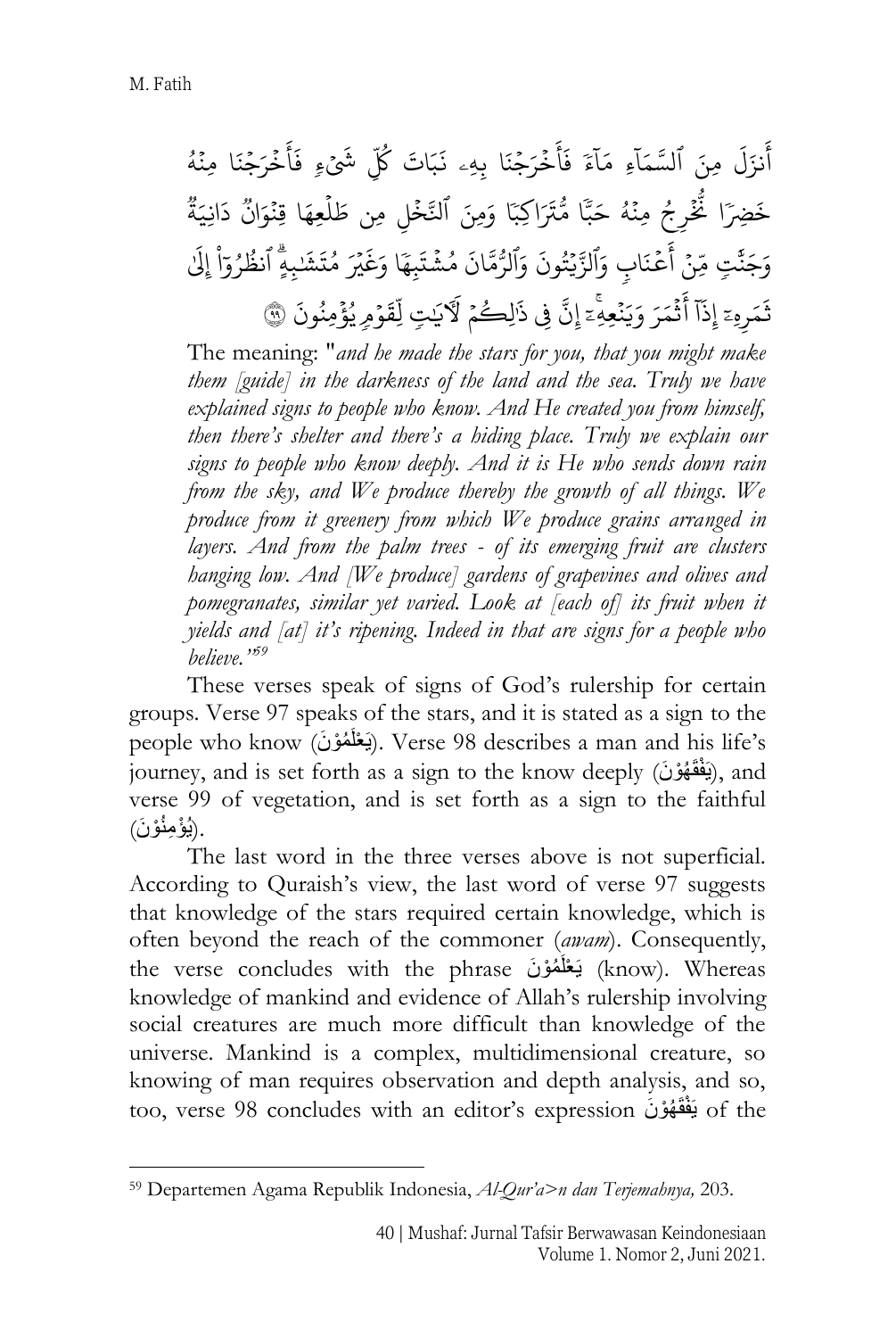sense of knowledge born of profound analysis and study. As for verse 99, the phrase concludes with a sign نُؤْمِنُوْنَ that this verse is beneficial only to the faithful. Some can know the secrets of the phenomena described in these verses, but without the values of the faith, such knowledge would be of no benefit.<sup>60</sup>

The single creation of man, his propagation, the availability of his sustenance, the regulation of life's affairs, and the statutes of his death do not stand on mathematical formulas. Those issues require deep and critical reflection. Thus the second verse concludes with a phraseنَ وْهُ ْفقَ ْو مَيَ َلقَِ. This is because the word *al-fiqh* contains the sense of careful and profound knowledge, and not mere knowledge (*al- 'ilm*). While the third verse deals with the delights which are the demands of world life, includes falling water from the heavens, springs on the earth, and the recurrence of plants and trees that serve as food for man and animals. These delicious delights require a human to give thanks to the giver of favors for those favors and gifts. Outwardly, this third verse should be closed with a phrase لِمُقَوْمٍ يَشْكُرُوْنَ but it would end with a phrase ِلْقَوْمٍ يُؤْمِنُوْنَ Tasteful conferral not only requires humans to thank the giver but also obliges them to have faith in Him. Faith is the point of the origin, whereas gratitude is the branch, hence the point takes precedence over the branch.<sup>61</sup>

In the study of *'ulumul Qur'an*, the conclusion of the previous verses is called *fāshilah al-tamkīn*, which is a verse closing that works to strengthen and amplify previous words and has a close link to the content of the verses,  $62$  and includes the category of the

<sup>62</sup> al-Zarkashī, *al-Burhān,* Juz I, 74.

<sup>60</sup> M. Quraish Shihab, *Tafsir al-Misbah*, Vol. IV, 217-218.

<sup>61</sup> Further, 'Abd al-'Azim Ibrahim describes that *fashilah* content in the Qur'an has two basic functions. First, in terms of editors, and second, in terms of meaning. In the area of the editor, *fashilah has a function*: 1) beautifying the kalam and bringing relief to the soul as you read it. 2) as a sign of the end of scripture and the dividing of verses from one another. 3) to help read the Qur'an by *tartil* according to tajwid science with beautiful songs and final sounds. Whereas in terms of meaning, *fashilah* works, such as solidifying and amplifying the message contained in the verses. Look, 'Abd al-'Azim Ibrahim, *Khasa'is al-Ta'bir al-Qur'ani wa Simatuhu al-Balaghiyyah,* (T.tp: Maktabah Wahbah, 1992), Cet. I, 227- 228. Compare with al-Zamakhshari, *Tafsir al-Kashshaf* (Beyrut: Dar al-Kutub al- 'Arabiyyah, 1407 H.), Vol. II, 50-51.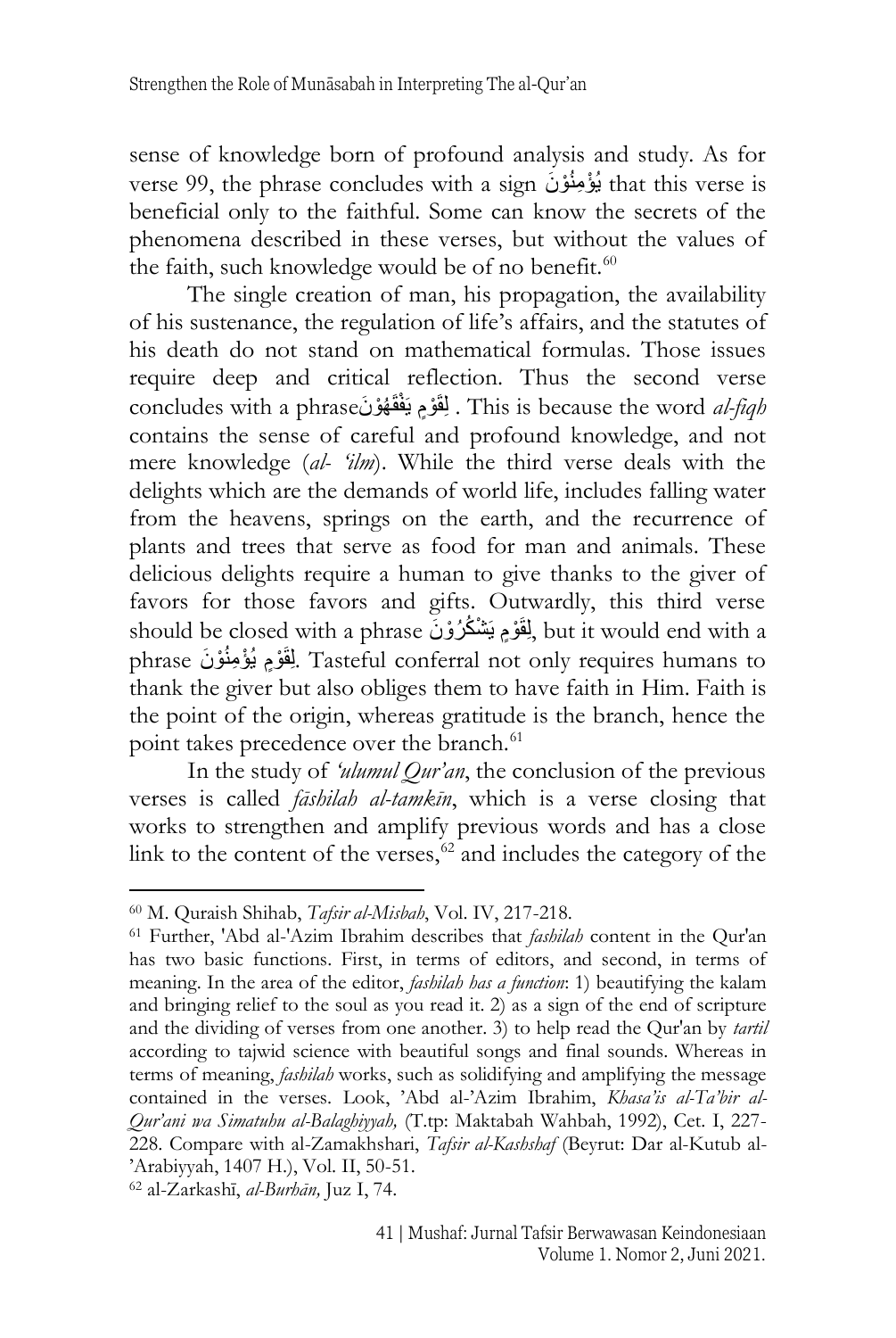verse content with its *fashilah* content. With this approach, Quraish intended to show that the *fashilah* content had a significantly related secret to strengthening the message contained by the verse. According to Quraish's view, the last word of the Qur'an verses (*fasilah*) is not made without consideration or reason but is adapted to the content of a verse that works to strengthen or underline the message contained by the verse.<sup>63</sup>

Another example is *surah al-Nur* verse 2: ٱلزَّانِيَةُ وَٱلزَّانِي ر<br>پون  $\ddot{\cdot}$ فَاجْلِدُوا  $\ddot{\phantom{0}}$  $\ddot{\phantom{0}}$ ر كُلَّ وَ<sub>ْ</sub>حِدٍ مِّنْهُمَا  $\ddot{\cdot}$ و<br>م  $\frac{1}{2}$ مِاْئَةَ جَلْدَةٍ  $\ddot{\phantom{0}}$ .<br>۱ ر<br>1 وَلَا تَأْخُذُكُم اد<br>ج  $\ddot{\cdot}$ ُ :<br>بِهِمَا رَ دة<br>م أ وو<br>د ة  $\ddot{\cdot}$ فَةٌ فِی دِینِ ٱللَّهِ إِن كُنتُمۡ تُؤۡمِنُونَ بِٱللَّهِ وَٱلۡيَوۡمِ ٱلۡٱخِرِّ وَلۡيَشۡهَدۡ  $\overline{\phantom{a}}$ ُ ر<br>م 3 و<br>د ُ ہ<br>1  $\ddot{\phantom{0}}$ .<br>1 ; .<br>ا ا َ م ه َ اب ر<br>م  $\ddot{\cdot}$ ذ َ ع  $\tilde{1}$ ا َ ط وو<br>د .<br>بِفَةٌ مِّنَ ٱلْمُؤْمِنِينَ ۞ ہ<br>1 ل 3 ر<br>م

The meaning: "*The [unmarried] woman or [unmarried] man found guilty of sexual intercourse - lash each one of them with a hundred lashes, and do not be taken by pity for them in the religion [i.e., law] of Allāh if you should believe in Allāh and the Last Day. And let a group of the believers witness their punishment"<sup>64</sup>*

This verse affirms the legal penalty against adultery committed by unmarried men and women, which is a hundred lashes. The focus of the writer in this study is about the preemptive mention of words أَلْزَانِيَةُ (adulterous women) of words َ أَلْزَّانِيْ) (adulterous men). According to Quraish's view, the editor's َ disposition was not only due to the evidence of adultery was evident in the woman due to her pregnancy, or the adverse effect of adultery was more borne by the woman than the man but was also hinting that the error of the woman in the heinous act was a double one, although it was not guaranteed that it would not be accomplished except on both sides' involvement and willingness.

Quraish judges that adultery had not occurred except in a hidden place far from human sight. In a religious view, a girl cannot be allowed to be in solitary places unless she is with her *mahram* (family). Unlike a man who can go anywhere alone. This is where it looks like a woman's first mistake. The second, and also

<sup>63</sup> M. Quraish Shihab, *Mukjizat Al-Qur'an,* 254.

<sup>64</sup> Departemen Agama Republik Indonesia, *Al-Qur'an dan Terjemahnya,* 543.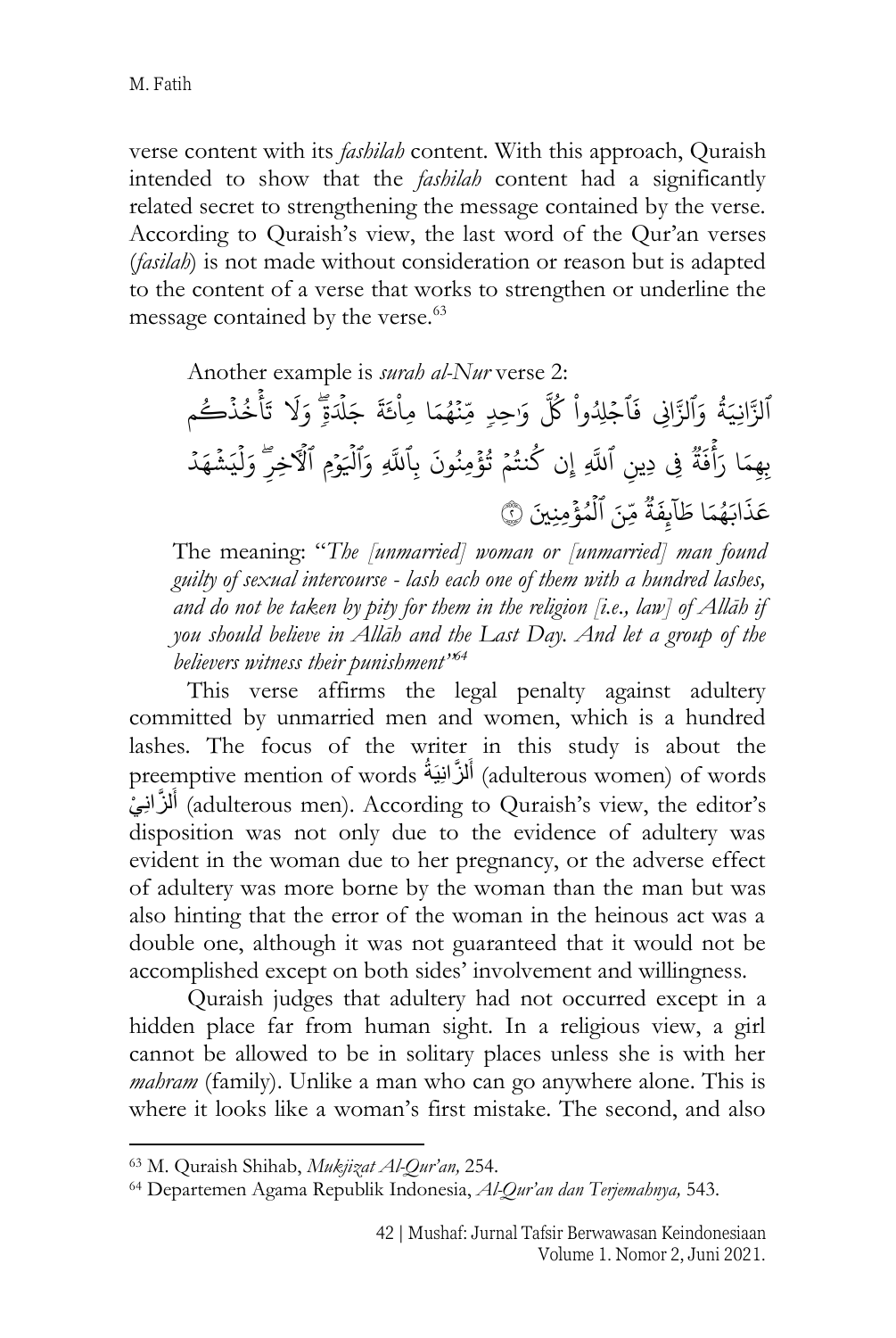the male, is adultery itself.<sup>65</sup> Adultery also occurs because women's behavior shows them up and stimulates them into transgression.<sup>66</sup>

While in the case of theft, Allah puts the mention of the word male thief (أَلْسَّارِقُهُ) to the female thief (أَلْسَّارِقُ), as seen in َ َ *surah al-Ma'idah* verse 38:

وَٱلسَّارِقُ وَٱلسَّارِقَةُ ؚ و<br>مذہبہ  $\ddot{\phantom{0}}$ لسَّارِقَةُ  $\ddot{\cdot}$ فَٱقۡطَعُوٓاْ أَيۡ  $\ddot{\ddot{\cdot}}$ و<br>و  $\ddot{\phantom{0}}$  $\ddot{\phantom{0}}$ ِ<br>ع أَيۡدِيَهُمَا ُ جَزَآءً بِمَا كَسَبَا ا  $\overline{a}$ ֖֖֖֖֚֚֚֚֚֚֚֚֡֝֝<br>֪֪֪֪֪֪֪֚֡֝֝**֟** كسَبَا َ .<br>نگا .<br>آ لَّا مِّنَ ٱللَّهِ وَٱللَّهُ عَزِيزٌ حَكِيمٌ ۞

The meaning: "*[As for] the thief, the male, and the female, amputate their hands in recompense for what they earned [i.e., committed] as a deterrent [punishment] from Allāh. And Allāh is Exalted in Might and Wise*" 67

It was preceded by the idea of a male thief (أَلْسَّارِقُ) of a َ female thief (أَلْسَّارِقَةُ) to suggest that men dared to steal rather than َ women.<sup>68</sup> As with Quraish's view, al-Sha'rawi states that in adultery, the role of women is greater and the entrance is wider. Women are usually the ones who seduce and arouse men's lust. This is why Allah commanded men to keep their eyes down and commanded the woman not to show her ornamentation, to close the cracks of the vile act, and prevent the underlying factors. Therefore in *surah al-Nur* verse 2 the mention of words ِزانَّ ل أ يَةُ َ (adulterous woman) is preceded by the mention of words أَلْمَزَّانِيْ (adulterous woman) َ (adulterous man).

While in the case of theft, the male is the one responsible for meeting the needs of the household and living expenses, hence the theft is usually done by the male. Women are usually more at home and have no importance and responsibilities in making ends meet. Nevertheless, it does not rule out the possibility of stealing. Therefore in *surah al-ma'idah* verse 38, the mention of a male thief 0°.(أَلسَّارِقَةُ) comes first for the mention of a female thief<sup>). (أ</sup>َلسَّارِقُ) َ اُ Sa'id Hawwa says that theft takes courage, whereas this trait is more prevalent in men, so says the male thief (أَلْمَسَّارِقُ) for the َ

<sup>65</sup> M. Quraish Shihab, *Tafsir al-Misbah,* Vol. IX, 281-282.

<sup>66</sup> *Ibid*., Vol. III, 93.

<sup>67</sup> Departemen Agama Republik Indonesia, *Al-Qur'an dan Terjemahnya,* 165.

<sup>68</sup> M. Quraish Shihab, *Tafsir al-Misbah,* Vol. III, 93.

<sup>69</sup> Mutawalli Sha'rawi, *Tafsir al-Sha'rawi,* Vol. XVI, 559.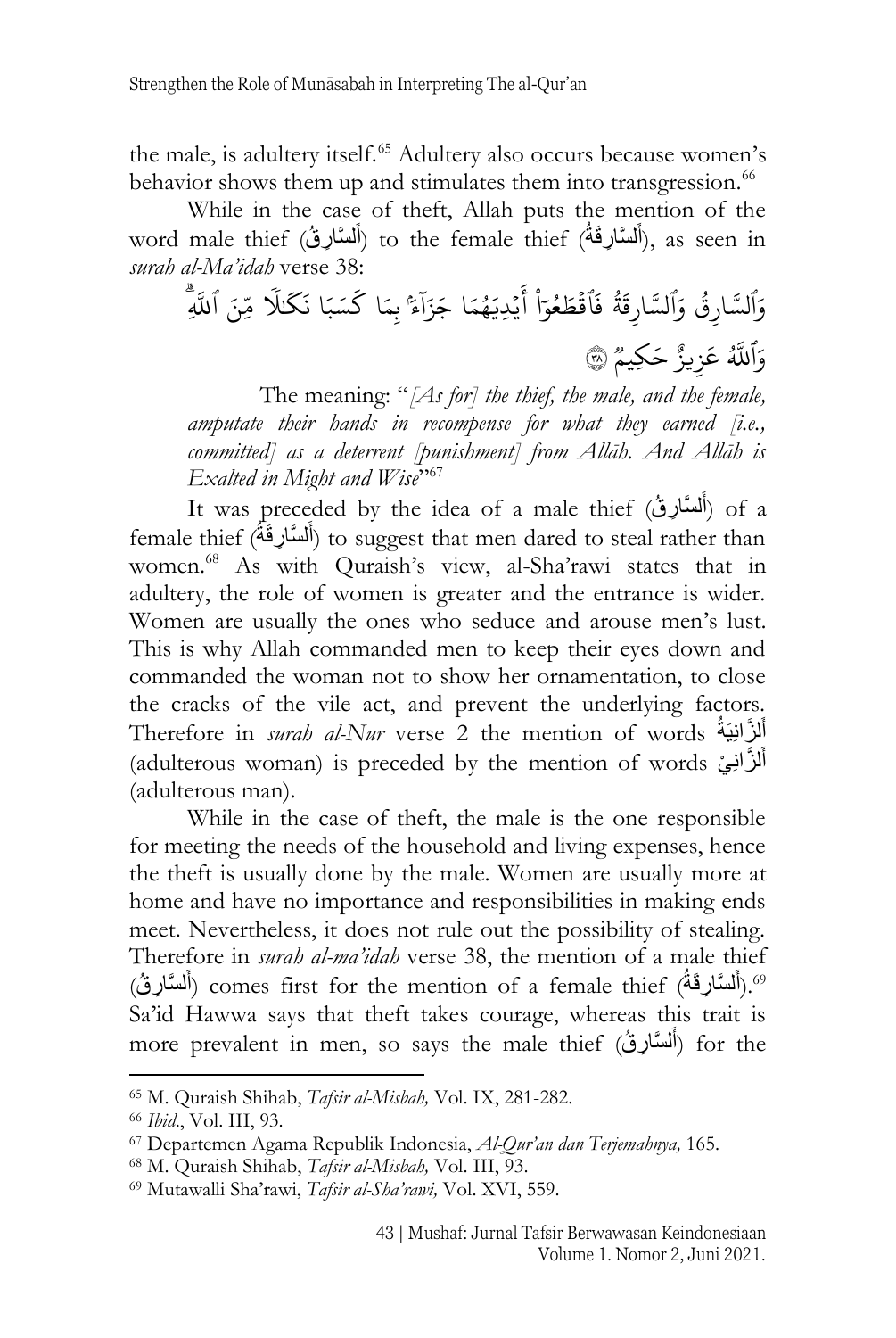female thief first (أَلْسَنَارِقَةُ). Whereas adultery arose by the َ compulsion of the dick, and the woman has a much greater dick than the man, the word أَلْزَانِيَةُ (adulterous woman) is preceded by َ the word أَلْزَّانِيْ (adulterous man).<sup>70</sup> َ

Ahmad bin Muhammad al-Sawi argues that men in the matter of stealing are stronger than women, while the problem of female adultery is stronger than men. This is the reason for the first word of a male thief (أَلسَّارِقُهُ) for a female thief (أَلسَّارِقُ) in *surah* َ َ *al-Ma'idah* verse 38, and the word أَلْزَانِيَةُ (adulterous woman) for َ أَلْزَّانِيْ) (adulterous man).<sup>71</sup> َ

Quraish thinking of secrets or reason is first said male thieves (أَلْسَّارِقَةُ) for female thieves (أَلْسَّارِقَةُ) in al-Ma'idah verse 38, َ َ and the word أَلْزَانِيَّةُ (adulterous woman) over أَلزَّانِيَةُ adulterous) and the word َ َ man) in al-Nur verse 2 shows the role and application of *munasabah* sciences in the interpretation of the Qur'an. In this case, is the connection between word and word in one verse to the pattern of *taqdim* and *ta'khir*.

In the theory *'ulum al-Qur'an*, at least there are ten reasons for a word or a sentence first or ending, one of which is for most reasons *(al-kathrah*).<sup>72</sup> The word male of the thief (أَلْمَسَأْلِوقُ) takes َ precedence over the word of a female thief (أَلسَّارِقَةُ) because the َ theft is done more by a male than by a woman, and the word أَلْزَّ النِبَةُ َ (adulterous woman) takes precedence over the word أَلْزَّانِيْ َ (adulterous man) because adultery occurs more and stems from the woman than the man.

Sami 'Ata Hasan, in his research of the sciences of *munasabah*, concluded that the study of *munasabah* explains a lot of secrets of the Qur'an expressions in *taqdim* and *ta'khir* pattern, *ijaz*

<sup>70</sup> Sa'īd Hawwā, *Al-Asas Fī Al-Tafsīr* (Kairo: Dar al-Salamah, 1985). Vol. III, 96.

<sup>71</sup> Ahmad bin Muhammad al-Sawi, *Hashiyah al-Sawi 'ala Tafsir al-Jalalayn* (Beyrut: Dar al-Kutub al-'Ilmiyyah, 2010), Vol. I, 379.

<sup>72</sup> Those ten reasons are: 1. Wishing a blessing (*al-tabarruk*). 2. Magnify (*alta'zim*). 3. Enrollment (*al-tashrif*). 4. compatibility or harmony (*al-muanasabah*). 5. It encourages a certain action. 6. Things first (*al-sabq*). 7. Sababiyah. 8. Mostly (*al-kathrah*). 9. The increase from the lowner things to the higher. 10. A descent from low to high. Full version, please take a look al-Suyuti, *al-Itqan,* Vol. II, 673- 680.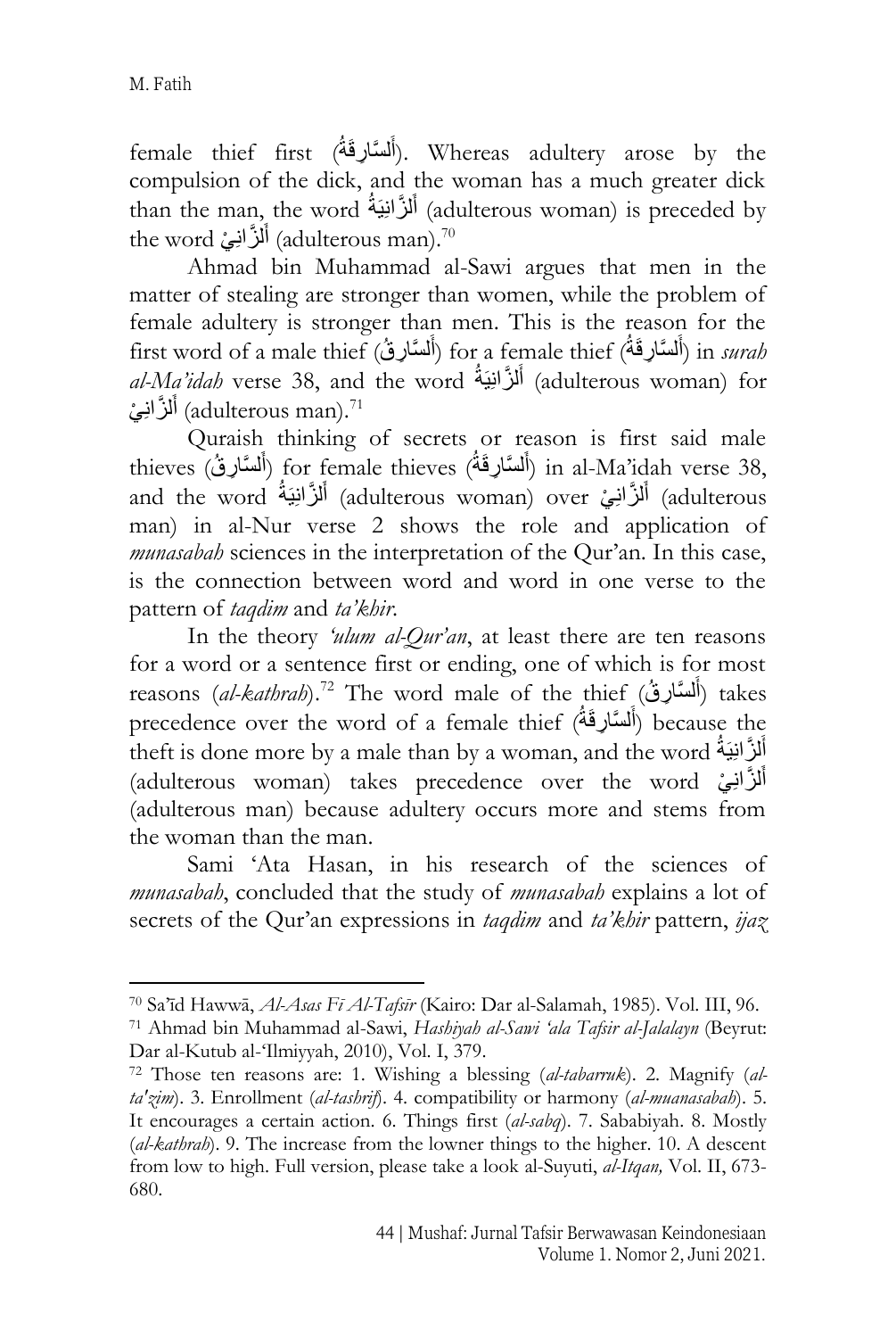and *itnab*, and revealed the lessons behind the parables and stories in the Qur'an according to the context.<sup>73</sup>

#### **Helps in reaching the conclusions in the verses of ahkam** In *surah al-Baqarah* verses 226-227 is declared:

ِّينَ َّ َِّّل .<br>آ لِّلَّذِينَ يُؤْلُونَ مِن  $\frac{1}{2}$ ر<br>ا و<br>ا  $\tilde{1}$ ِّ<br>نِّسَا ن  $\overline{\phantom{a}}$ ِّبِهِمۡ تَرَبُّصُ أَرۡ  $\ddot{\phantom{0}}$ د<br>ع أَرْبَعَةِ أَشْ  $\ddot{\phantom{0}}$ ے<br>ج اشْهُرٍّ فَإِن ُ  $\ddot{\cdot}$ فَإِن  $\tilde{1}$ ا  $\ddot{\cdot}$ فَآءُو فَإِنَّ و<br>و  $\tilde{\cdot}$ فَإِنَّ ٱللَّهَ غَفُورٌ ٛ  $\ddot{\cdot}$ غ رَّحِيمٌ ۞ وَإِنْ عَزَمُواْ ٱ  $\ddot{\phantom{0}}$  $\ddot{\phantom{0}}$ ر j ِ<br>اَ لطَّلَقَ فَإِنَّ  $\ddot{\cdot}$ فَإِنَّ ٱللَّهَ سَمِيعٌ عَلِيمٌ ۞

The meaning: "*For those who swear not to have sexual relations with their wives is a waiting time of four months, but if they return [to normal relations] - then indeed, Allāh is the ablest to Forgive and Merciful (226) And if they decide on divorce - then indeed, Allah is the ablest to hear and know (227)*" 74

This verse speaks of a time of waiting for the husband who is swearing *ila'* to his wife, that is four months. *Ila'* is a husband's vow not to have sex with his wife. Ibn 'Abbas said that in the time of *jahiliyah*, husbands would do *ila'* to their wives for one or two years or more. This was done to hurt his wife when their relationship was strained. She was not deliberately divorced from marrying another man, and at the same time, she did not get her full rights. This verse gives the husband a time limit of *ila'* to keep his wife's fate adrift.<sup>75</sup>

The scholars disagree on talak in the *ila*' oath whether talak automatically follows the four months' long, or talak happens when the husband refuses to return to his wife after that time and says talak's words to him? according to 'Abd Al-Ilah Hawri, in this case, the scholars are divided into two: first, talak in the *ila*' vow comes after the passing of a hard time. Therefore, when four months had passed and the husband had not returned to his wife, then by itself had fallen talak. This opinion was narrated by 'Umar, 'Uthman, 'Ali, Ibnu Mas'ud, Ibnu 'Abbas, Ibnu 'Umar, Zayd bin Thabit, Ibnu Sirin, Masruq, al-Qasim, Salim, al-Hasan, Abu Salamah, Qatadah, Shurayh al-Qadi, Qabisah bin Dhu'ayb, 'Ata',

<sup>73</sup> Sami 'Ata Hasan, *al-Munasabat bayna al-Ayat wa al-Suwar,* 34.

<sup>74</sup> Departemen Agama Republik Indonesia, *Al-Qur'an dan Terjemahnya,* 55.

<sup>75</sup> Muhammad Ali al-Shabuni, *Shofwah Al-Tafasir Juz 3* (Beirut: al-Maktab al- 'Ashriyyah, 2014). Vol. I, 485.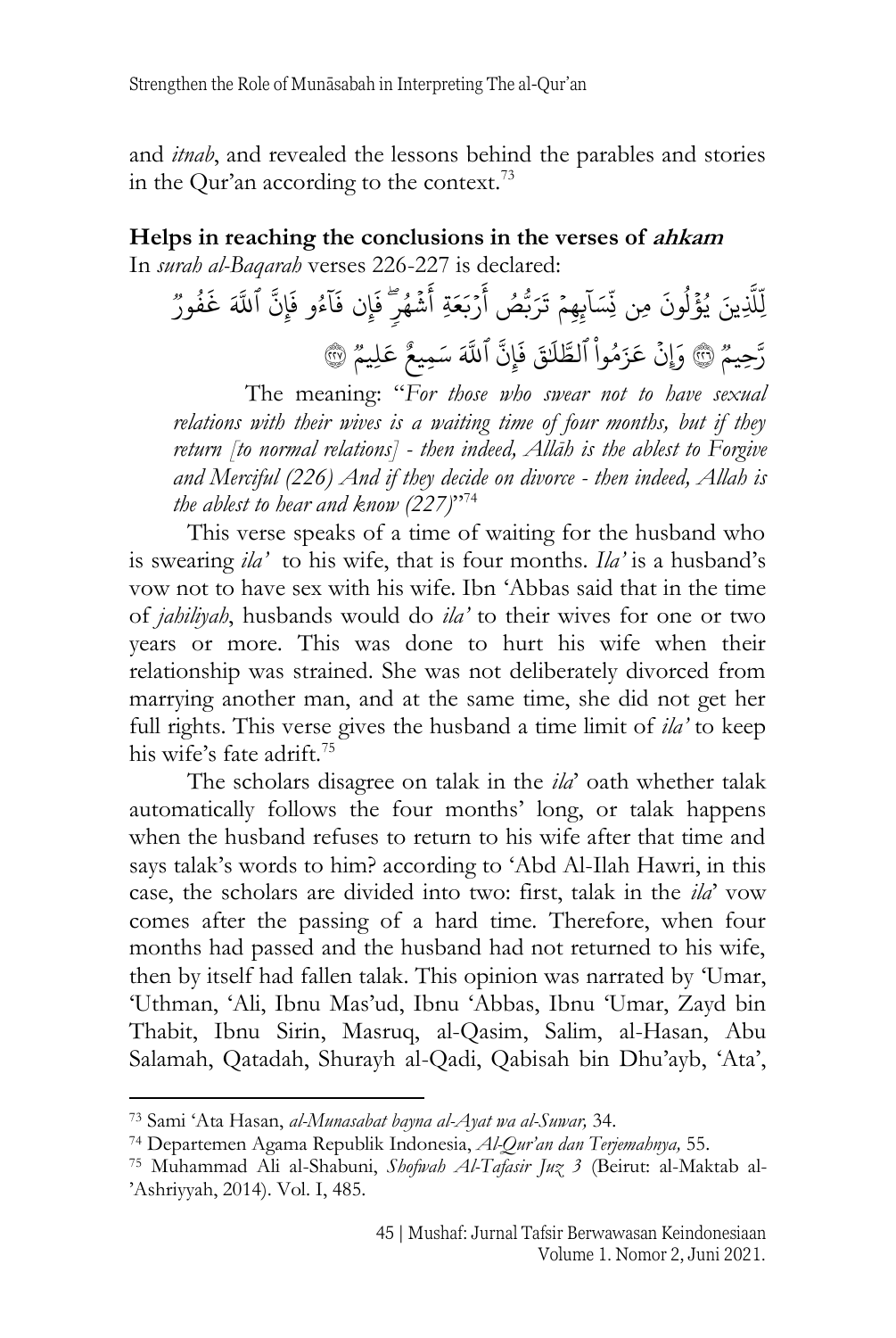Abu Salamah bin 'Abd al-Rahman, Ibrahim al-Nakha'i, Rabi' bin Anas, dan al-Sudi. This opinion is held by scholars such as al-Zamakhshari, al-Nasafi, Abu Su'ud, and al-Alusi.

Second, talak does not happen on its own after a vigorous period unless there is confirmation from the husband. This opinion was narrated by Umar, 'Uthman, 'Ali, Abu Darda', 'A'ishah, Ibnu 'Umar, Ibnu 'Abbas, Sa'id bin Musayyab, 'Umar bin 'Abd al-'Aziz, Mujahid, Tawus, Muhammad bin al-Ka'b, al-Qasim. Pendapat ini diikuti oleh Malik, Shafi'i, Ahmad bin Hambal, al-Layth, Ishaq bin Rahawayh, Abu 'Ubayd, Abu Thawr, dan Dawud. This opinion is selected by al-Tabari, al-Baydawi, al-Qurtubi, Ibnu Kathir, al-Wahidi, al-Baghawi, al-Tabarsi, Abu Hayyan, Ibnu al-Jawzi, al-Shawkani, Ibnu 'Athur, etc.<sup>76</sup>

Some scholars view four months as a normal period for a husband or wife to refrain from sexual intercourse. According to Quraish's view, the ability to refrain from having sex for normal people could not be general. The issue may differ from one person to another. Some have not survived that long, and others have endured more than that, keeping the foregoing clear allows husbands to think for four months about returning to live a normal married couple or to divorce their wives.

According to Quraish's view, the phrase "*Allah is the ablest to hear and know*" at the end of verse 227 was not only to assert that god hears the speech of the husband and his intentions but also to suggest that talak or a valid divorce requires clear audible speech and steady knowledge.<sup>77</sup> Quraish's statement indicates that it was inclined to a second opinion, that talak did not happen on its own after a vigorous four-month period unless there was a statement or confirmation from the husband. In effect, Quraish seemed to say that the end of the verse which declares "*Allah is the ablest to hear and know*" would only fit (*munasabah*) with the message in the text where it is contained by talak's husband.

The Quraish thought is the result of analysis from *munasabah* between the conclusion of the verses (*fashilah*) and the content of

<sup>76</sup> 'Abd al-Ilah Hawrī, "Asbāb Ikhtilāf Al-Mufassirīn Fī Tafsīr Āyāt Al-Ahkām" (Dar al-Ulum, 2001).

<sup>77</sup> M. Quraish Shihab, *Tafsir al-Misbah,* Vol. I, 486. Vol. I, 605.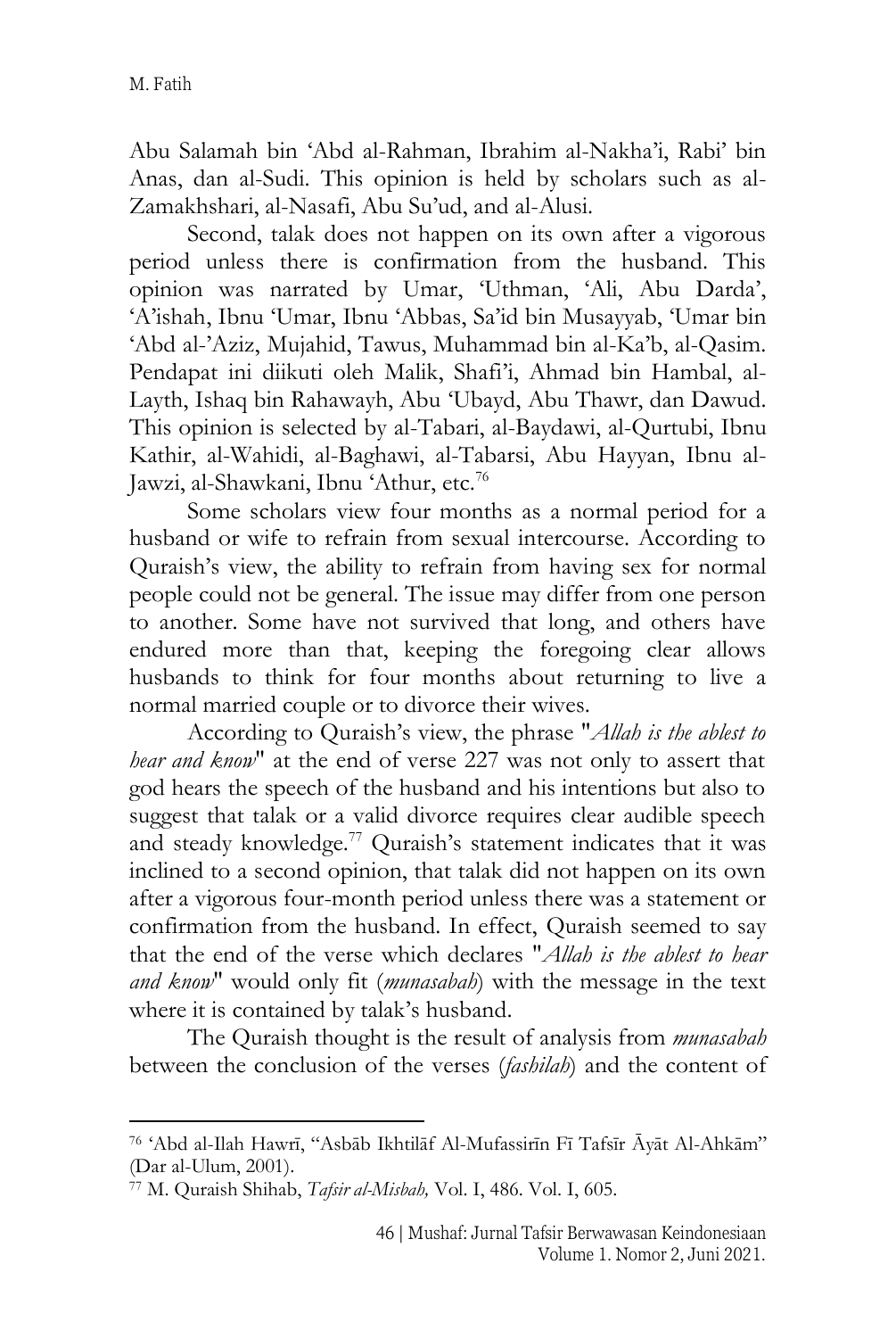the verses. This is because he believes that the conclusion of the verse is closely related to the message contained by the text. It may be concluded that the *munasabah* science was instrumental in helping the *Mufassir* reach conclusions in the verses of *ahkam*.

The Quraish thought to find its confirmation in Ibn Jarir al-Tabari's thinking while explaining the same verse. In this case, Ibn Jarir declared that the word of Allah, and if they were to choose for *talak* (divorce), then surely Allah is the ablest to hear and know (verses 227), the passage of four months is an inaudible (*ghayru masmu'*), but it is known (*ma'lum*). Therefore, if the statute of divorce (*'azm al-talaq*) were sufficient with the passage of four months, then the passage would not conclude with the confirmation that is the ablest to hear and know.<sup>78</sup>

## **Conclusion**

*Munasabah* science is one of the most exalted branches of *'ulum al-Qur'an*. It greatly helps Mufassir understand the meaning of the Qur'an. In general, the function and role of *Munasabah* sciences in the literature of M. Quraish Shihab existed at least five. First, avoid errors in interpreting scriptures. Second, remove the vagueness between the several choices of meaning and lead to the desired meaning. Third, it presents a careful, scrupulous, profound interpretation. Fourth, assist Mufassir in unlocking the secret behind the caption of the verse. Fifth, helpful in drawing judicial conclusions in the verses of *Ahkam.*

## **Bibliography**

'Abdullah al-Khatīb, Mustafā Muslim. "Al-Munāsabāt Wa Ātharuhā 'Alā Tafsīr Al-Qur'Ān Al-Karīm." *Majallah Jāmi'ah Al-Shāriqah Li Al-'Ulūm Al-Shar'Iyyah Wa Al-Insāniyyah* II, no. II (2005).

'Atiyyah, Ibnu. *Al-Muharrar Al-Wajīz Li Tafsīr Al-Kitāb Al-'Azīz*. Beirūt: Dar al-Kutub al-'Ilmiyyah, 1422.

Al-'Alā,' 'Abū. *Masābih Al-Durar Fī Tanāsub Āyāt Al-Qur'ān Al-*

<sup>78</sup> Ibnu Jarir al-Tabari, *Tafsir al-Tabari,* Vol. IV, 498.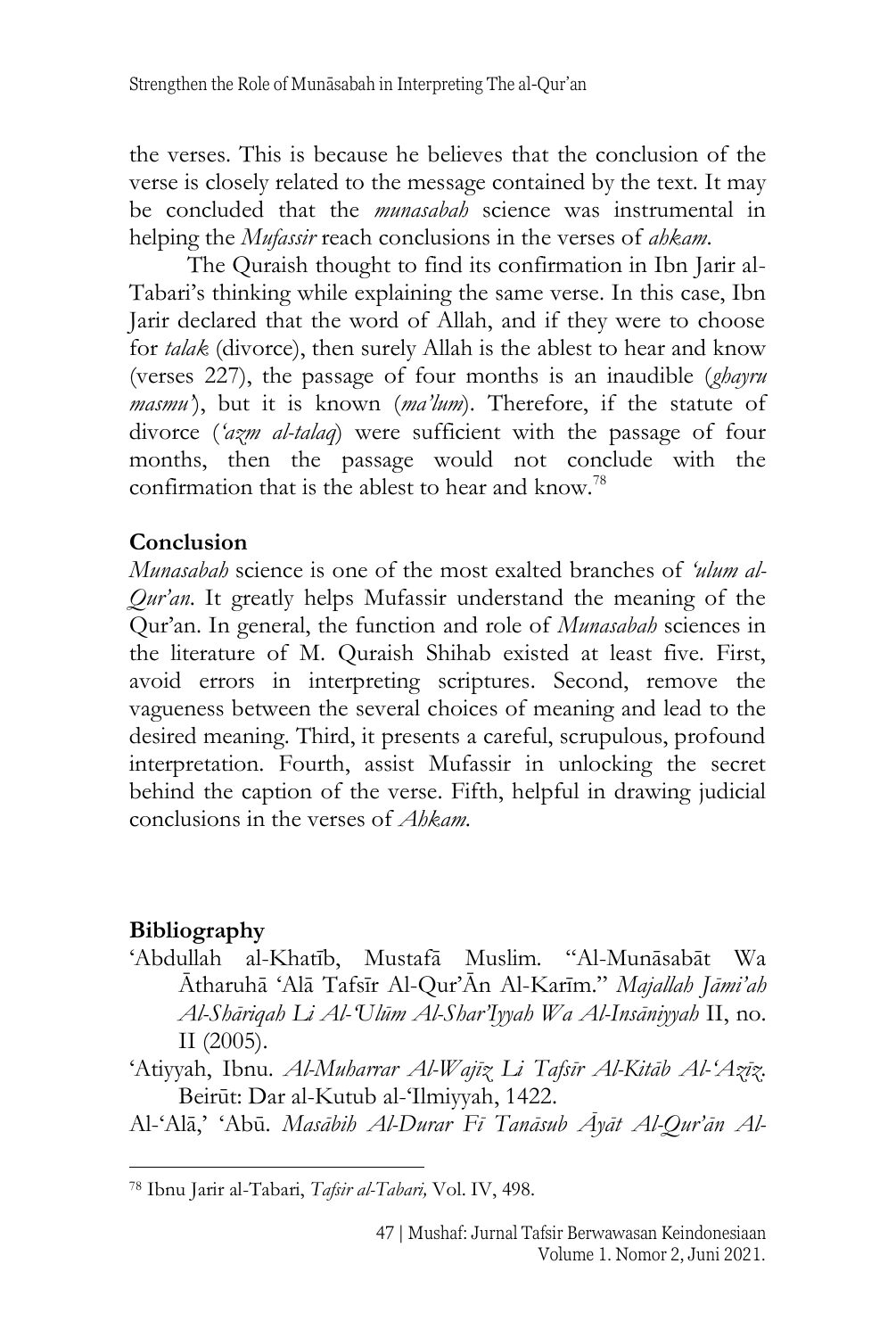*Karīm Wa Al-Suwar*. al-Madīnah al-Munawwarah: al-Jāmi'ah al-Islāmiyyah bi al-Madīnah al-Munawwarah, n.d.

- Al-Baydāwī. *Anwār Al-Tanzīl Wa Asrār Al-Ta'wīl*. Beirūt: Dar Ihya' al-Turath, n.d.
- Al-Biqā'ī, Ibrāhīm bin 'Umar. *Nazm Al-Durar Fī Tanāsub Al-Āyāt Wa Al-Suwar*. Beirūt: Dār al-Kutub al-'Ilmiyyah, 1995.
- Al-Harabī, Husayn bin 'Alī bin Husayn. *Qawā'id Al-Tarjīh 'Inda Al-Mufassirīn Dirāsah Nazariyyah Tatbīqiyyah*. Riyāḍ: Dār al-Qāsim, 1996.
- Al-Qattān, Mannā' Khalīl. *Mabāhith Fī 'Ulūm Al-Qur'Ān*. Kairo: Maktabah Wahbah, 2000.
- Al-Qinnūjī, Siddīq Khān. *Fath Al-Bayān Fī Maqāsid Al-Qur'ān*. Beirūt: al-Maktab al-'Ashriyyah, 1992.
- Al-Sāwī, Ahmad bin Muhammad. *Hāshiyah Al-Sāwī 'alā Tafsīr Al-Jalālayn*. Beirūt: Dār al-Kutub al-'Ilmiyyah, 2010.
- Al-Shawkānī. *Fath Qadīr Al-Jāmi' Baina Fannay Al-Riwāyah Wa Al-Dirāyah Min 'Ilm Al-Tafsīr*. Beirūt: Dar al-Kutub al-'Ilmiyyah, 2003.
- Al-Shinqītī. *Adwā' Al-Bayān Fī Īdāh Al-Qur'ān Bi Al-Qur'ān*. Beirūt: Dar al-Kutub al-'Ilmiyyah, 2011.
- Al-Sya'rawi, Mutawalli. *Tafsīr Al-Sha'rāwī*. Kairo: Idārāt al-Kutub wa al-Maktabah, 1991.
- Al-Tabari. *Tafsir Al-Tabari*. Beirūt: Dar al-Fikr, n.d.
- Al-Tayyār, Musā'id. *Tafsīr Juz 'Amma*. Kairo: Dar Ibn Jawzi, 1430.
- Al-Wāhidī, 'Alī Ibn Ahmad. *Asbāb Nuzūl Al-Qur'ān*. Kairo: Dār al-Kitāb al-Jadīd, 1969.
- Ashūr, Muhammad Tāhir Ibn. *Tafsīr Al-Tahrīr Wa Al-Tanwīr*. Tunisia: Dār al-Tunisia, 1984.
- Fawaid, Ahmad. "Filologi Naskah Tafsîr Bi Al-Imlâ' Surat Al-Baqarah Karya Kyai Zaini Mun'Im." *Jurnal Studi Ilmu-Ilmu Al-Qur'an Dan Hadis* 20, no. 2 (2019): 143. https://doi.org/10.14421/qh.2019.2002-02.

———. "Kontra Narasi Ekstremisme Terhadap Tafsir Ayat-Ayat Qitāl Dalam Tafsīr Al Jalalayn Karya Jalal Al Din Al Maḥalli Dan Jalal Al Din Al Suyuṭi: Kajian Atas Pemahaman Kiai Pesantren Di Daerah Tapal Kuda Jawa Timur." UIN Sunan Ampel Surabaya, 2019.

Fawaid, Ahmad, and Thoriqotul Faizah. "A Sociolinguistic